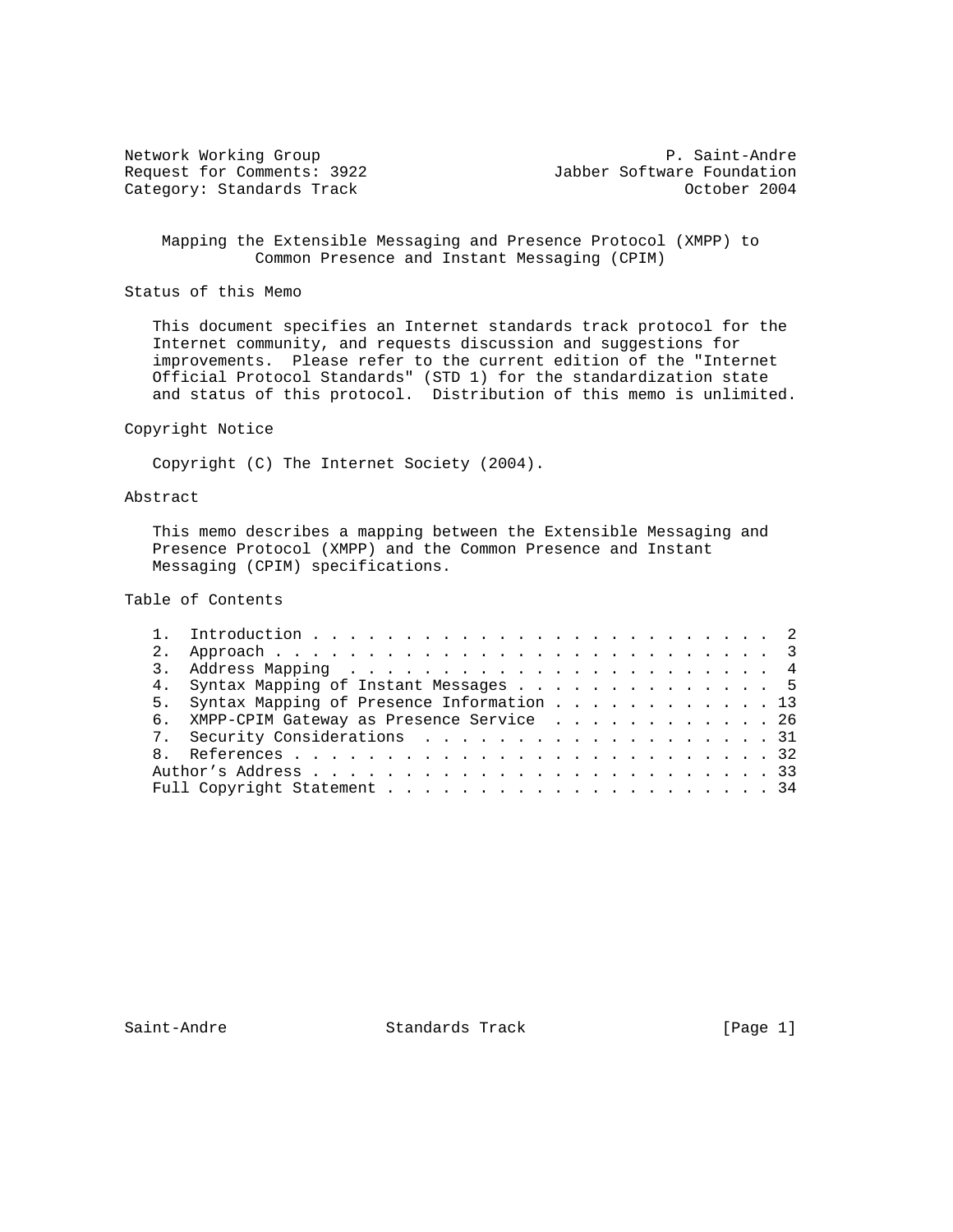## 1. Introduction

## 1.1. Overview

 The Instant Messaging and Presence (IMPP) Working Group has defined an abstract framework for interoperability among instant messaging (IM) and presence systems that are compliant with [IMP-REQS]. This framework is commonly called Common Presence and Instant Messaging or "CPIM". The CPIM family of specifications include a Common Profile for Instant Messaging [CPIM] (also called CPIM), a Common Profile for Presence [CPP], a CPIM Message Format [MSGFMT], and a Common Presence Information Data Format [PIDF]. (Note: To prevent confusion, Common Presence and Instant Messaging is referred to herein collectively as "the CPIM specifications", whereas the Common Profile for Instant Messaging is referred to as "CPIM".)

 This memo describes how the Extensible Messaging and Presence Protocol ([XMPP-CORE], [XMPP-IM]) maps to the abstract model contained in the CPIM specifications, mainly for the purpose of establishing gateways between XMPP services and non-XMPP services that conform to [IMP-REQS]. Such a gateway, referred to herein as an "XMPP-CPIM gateway", may be established to interpret the protocols of one service and translate them into the protocols of the other service. We can visualize this relationship as follows:

| XMPP<br>Service | $\left\langle - - - - \right\rangle$ | XMPP-CPIM<br>Gateway | $\leftarrow$ $- >$ | Non-XMPP<br>Service |  |
|-----------------|--------------------------------------|----------------------|--------------------|---------------------|--|
|                 |                                      |                      |                    |                     |  |

 This memo defines a mapping for use by a gateway that translates between XMPP and a non-XMPP protocol via the CPIM specifications. Such a gateway is not an intermediate hop on a network of non-XMPP servers (whose native formats may or may not be defined by the CPIM specifications), but a dedicated translator between XMPP and a non-XMPP protocol, where the CPIM specifications define the common formats into which the protocols are translated for purposes of interworking.

 The mapping defined herein applies to instant messages and presence information that are not encrypted or signed for end-to-end security. For information about secure communications to or from an XMPP service through an XMPP-CPIM gateway, refer to [XMPP-E2E].

Saint-Andre Standards Track [Page 2]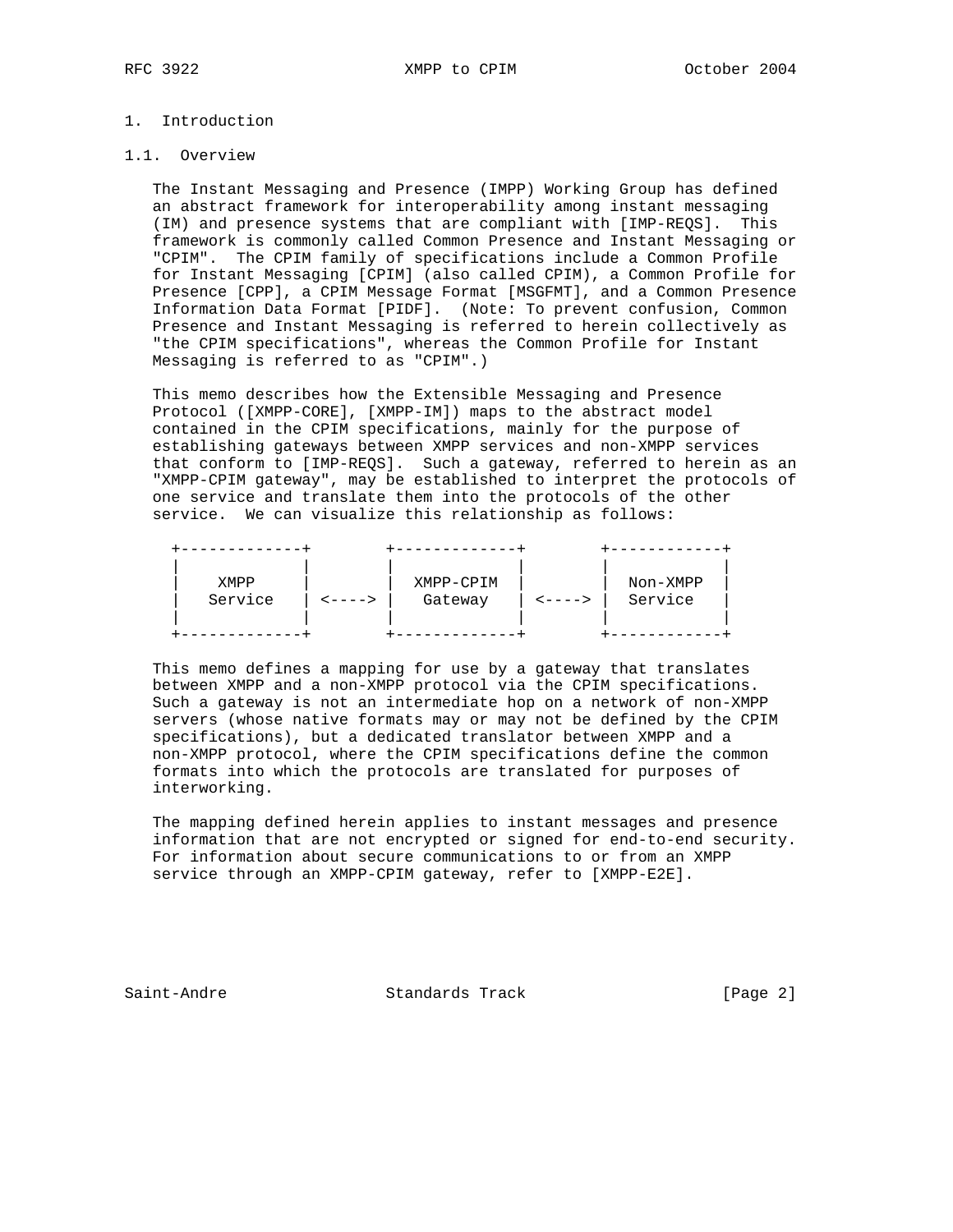## 1.2. Terminology

 This memo inherits vocabulary defined in [IMP-MODEL]. Terms such as CLOSED, INSTANT INBOX, INSTANT MESSAGE, OPEN , PRESENCE SERVICE, PRESENTITY, SUBSCRIPTION, and WATCHER are used in the same meaning as defined therein.

 This memo also inherits vocabulary defined in [XMPP-CORE]. Terms such as ENTITY, NODE IDENTIFIER, DOMAIN IDENTIFIER, RESOURCE IDENTIFIER, MESSAGE STANZA, and PRESENCE STANZA are used in the same meaning as defined therein.

1.3. Conventions Used in this Document

 The capitalized key words "MUST", "MUST NOT", "REQUIRED", "SHALL", "SHALL NOT", "SHOULD", "SHOULD NOT", "RECOMMENDED", "MAY", and "OPTIONAL" in this document are to be interpreted as described in [TERMS].

2. Approach

 XMPP and CPIM are distinctly foreign technologies. Therefore, care must be taken in mapping between XMPP and the abstract syntax defined by the CPIM specifications.

 At root, XMPP is a data transport protocol for streaming XML elements (called "stanzas") between any two endpoints on the network; message and presence stanzas are two of the core data elements defined in XMPP and are often used to exchange instant messages and presence information between IM users (although the inherent extensibility of XML enables applications to use the general semantics of these stanza types for other purposes). XMPP is not based on [MIME]; instead, [XMPP-CORE] defines XML schemas for both message and presence stanzas (for example, the <br/>body/> child of a message stanza contains XML character data that is usually intended to be read by a human user).

 The CPIM specifications provide common formats for instant messaging and presence through two [MIME] content-types: "Message/CPIM" for messages ([MSGFMT]) and "application/pidf+xml" for presence ([PIDF]). The syntax of "Message/CPIM" objects is similar to but stricter than that defined in [RFC2822], and provides the ability to include arbitrary MIME media types [MIMETYPES]. By contrast, each "application/pidf+xml" object is a complete XML document whose structure is defined by an XML schema.

Saint-Andre Standards Track [Page 3]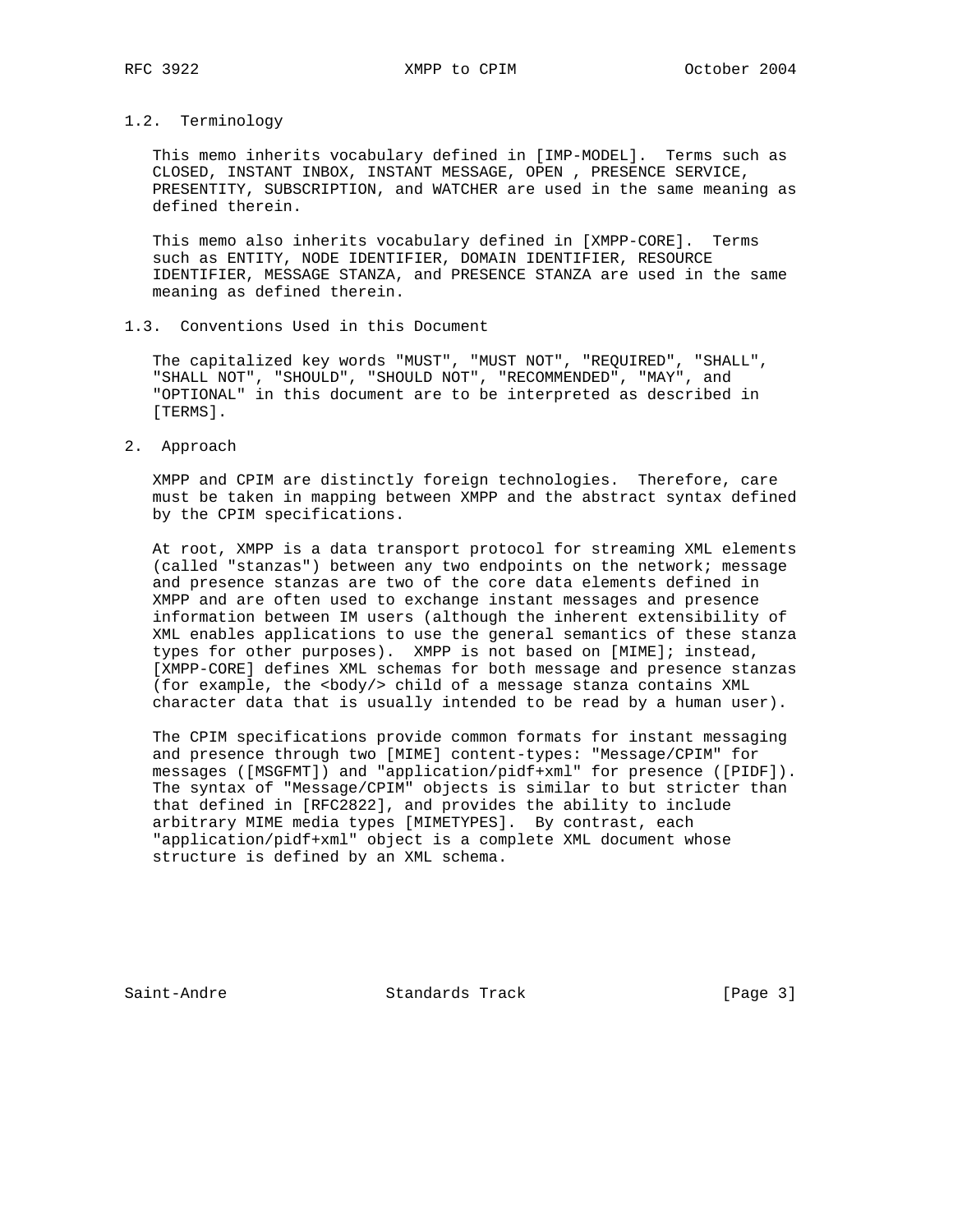The approach taken herein is to specify mappings from XMPP elements and attributes to the headers and MIME formats defined by [MSGFMT] and [PIDF] in order to comply with the semantics defined by [CPIM] and [CPP]. Naturally, mappings in the opposite direction are provided as well.

- 3. Address Mapping
- 3.1. Overview

 Address mapping may be required since the address formats used to identify XMPP entities (specified in [XMPP-CORE]) are different from those used to identify instant inboxes (the im: URI scheme specified in [CPIM]) and presentities (the pres: URI scheme specified in [CPP]). In particular, different characters are allowed in im: and pres: URIs than are allowed in XMPP addresses:

- o The following [US-ASCII] characters are allowed in im:/pres: URIs but not in XMPP addresses: #26;  $(\&)$ , #27;  $(')$ , and #2f;  $(')$ .
- o Many non-US-ASCII (specifically, UTF-8) characters are allowed in XMPP addresses but not allowed in im:/pres: URIs, since XMPP allows internationalized local-part addresses.

 Note: In this document we discuss characters allowed in local-part addresses only (i.e., we have ruled the mapping of domain names as out of scope for the initial version of this document, since it is a matter for the Domain Name System and the translation of fully internationalized domain names).

3.2. XMPP to CPIM

 The following is a high-level algorithm for mapping an XMPP address to an im: or pres: URI:

- 1. Split XMPP address into node identifier (local-part; mapping described in remaining steps), domain identifier (hostname; mapping is out of scope), and resource identifier (specifier for particular device or connection; discard this for cross-system interoperability)
- 2. Apply Nodeprep profile of [STRINGPREP] (as specified in [XMPP-CORE]) for canonicalization (OPTIONAL)
- 3. Translate #26; to &, #27; to ', and #2f; to / respectively
- 4. For each byte, if the byte is not in the set  $A-Za-z0-9!$ \$\*.?\_ $\tilde{f}$  += then change to %hexhex as described in Section 2.2.5 of [URL-GUIDE]

Saint-Andre Standards Track [Page 4]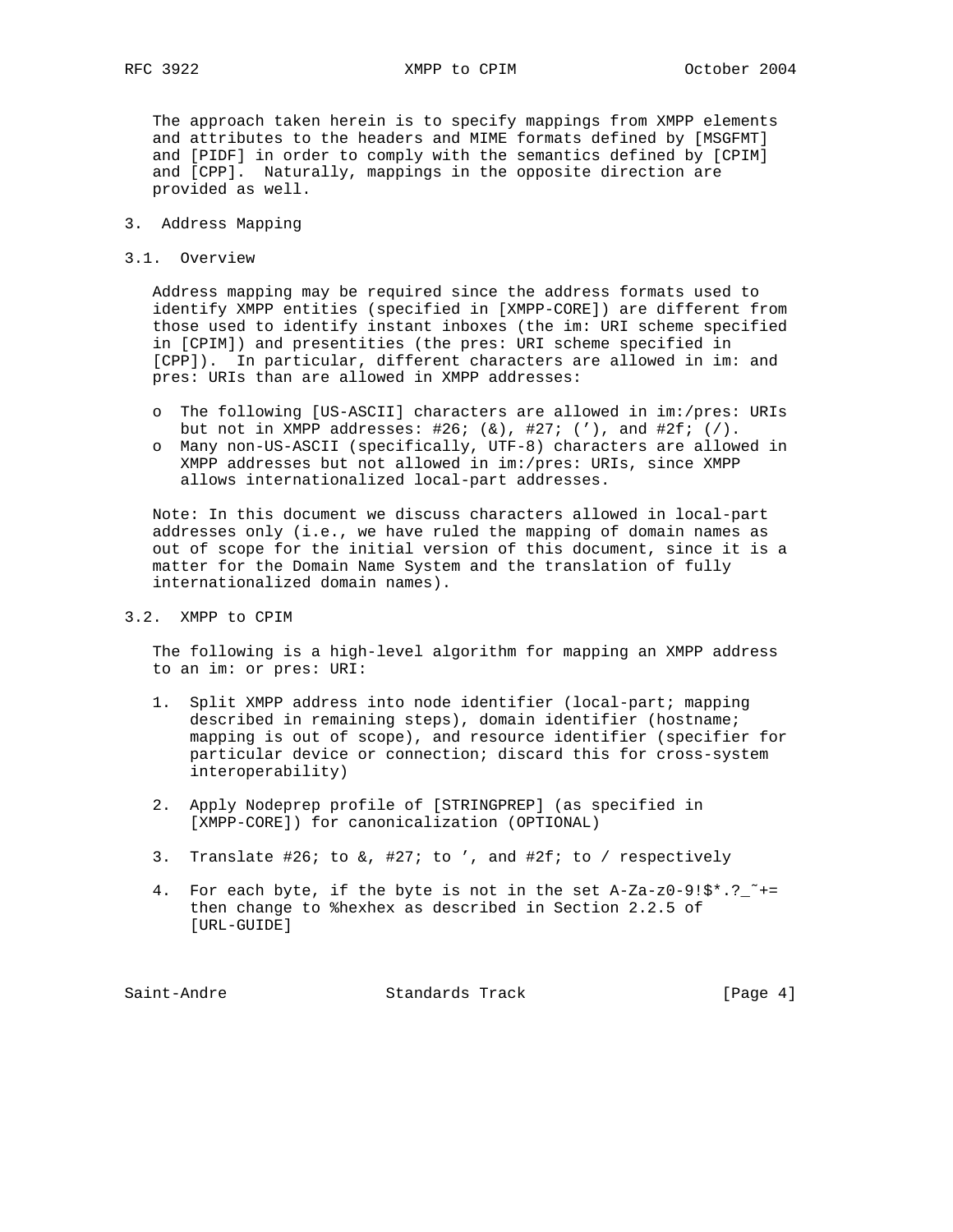- 5. Combine resulting local-part with mapped hostname to form local@domain address
- 6. Prepend with 'im:' scheme (for XMPP <message/> stanzas) or 'pres:' scheme (for XMPP <presence/> stanzas)

3.3. CPIM to XMPP

 The following is a high-level algorithm for mapping an im: or pres: URI to an XMPP address:

- 1. Remove URI scheme
- 2. Split at the first '@' character into local-part and hostname (mapping the latter is out of scope)
- 3. Translate %hexhex to equivalent octets as described in Section 2.2.5 of [URL-GUIDE]
- 4. Treat result as a UTF-8 string
- 5. Translate & to #26;, ' to #27;, and / to #2f respectively
- 6. Apply Nodeprep profile of [STRINGPREP] (as specified in [XMPP-CORE]) for canonicalization (OPTIONAL)
- 7. Recombine local-part with mapped hostname to form local@domain address
- 4. Syntax Mapping of Instant Messages

 This section describes how a gateway SHOULD map instant messages between an XMPP service and a non-XMPP service using a "Message/CPIM" object as the bearer of encapsulated text content in order to comply with the instant messaging semantics defined by [CPIM].

4.1. Message Syntax Mapping from XMPP to CPIM Specifications

 This section defines the mapping of syntax primitives from XMPP message stanzas to "Message/CPIM" objects with encapsulated text content.

 Note: As specified in [MIME], the default Content-type of a MIME object is "Content-type: text/plain; charset=us-ascii". Because XMPP uses the [UTF-8] character encoding exclusively, the encapsulated MIME object generated by an XMPP-CPIM gateway MUST set the

Saint-Andre Standards Track [Page 5]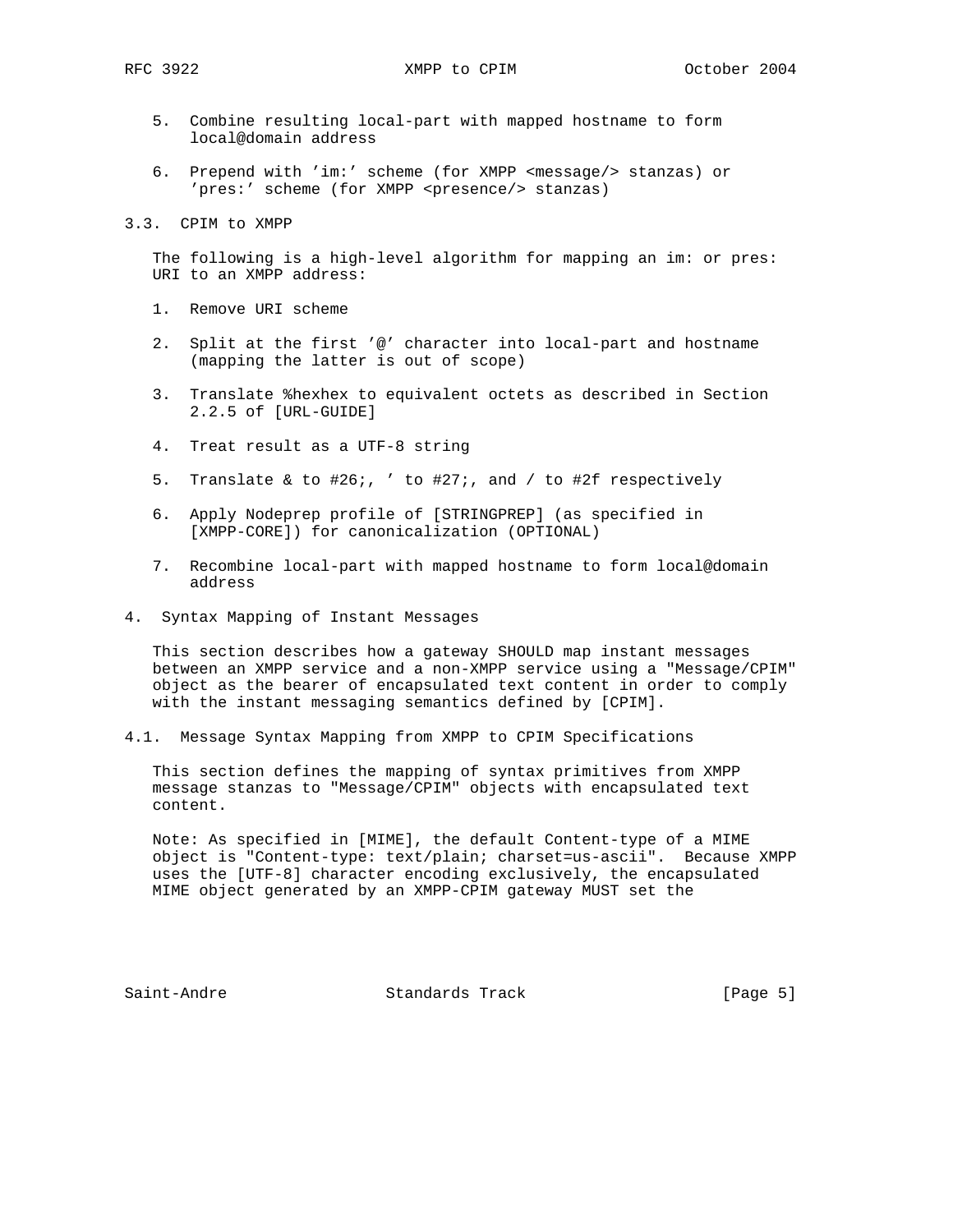RFC 3922 XMPP to CPIM October 2004

 "Content-type" MUST be set to "text/plain" and the charset MUST be set to "utf-8".

4.1.1. From Address

 The 'from' attribute of an XMPP message stanza maps to the 'From' header of a "Message/CPIM" object. In XMPP, the sender's server stamps or validates the "from" address and sets its value to the full <user@host/resource> negotiated between client and server during authentication and resource binding as defined in [XMPP-CORE]. Thus an XMPP-CPIM gateway will receive from the sender's XMPP server a message stanza containing a "from" address of the form <user@host/resource>. To map the 'from' attribute of an XMPP message stanza to the 'From' header of a "Message/CPIM" object, the gateway MUST remove the resource identifier, MUST append the "im:" Instant Messaging URI scheme to the front of the address, and MAY include a CPIM "Formal-name" for the sender (if known).

Example: From Address Mapping

 XMPP 'from' attribute <message from='juliet@example.com/balcony'> ... </message>

 CPIM 'From' header From: Juliet Capulet <im:juliet@example.com>

## 4.1.2. To Address

 The 'to' attribute of an XMPP message stanza maps to the 'To' header of a "Message/CPIM" object. In XMPP, the sender SHOULD include a 'to' attribute on a message stanza, and MUST include it if the message is intended for delivery to another user. Thus an XMPP-CPIM gateway will receive from the sender's XMPP server a message stanza containing a "to" address of the form <user@host> or <user@host/resource>. To map the 'to' attribute of an XMPP message stanza to the 'To' header of a "Message/CPIM" object, the gateway MUST remove the resource identifier (if included), MUST append the "im:" Instant Messaging URI scheme to the front of the address, and MAY include a CPIM "Formal-name" for the recipient (if known).

Saint-Andre Standards Track [Page 6]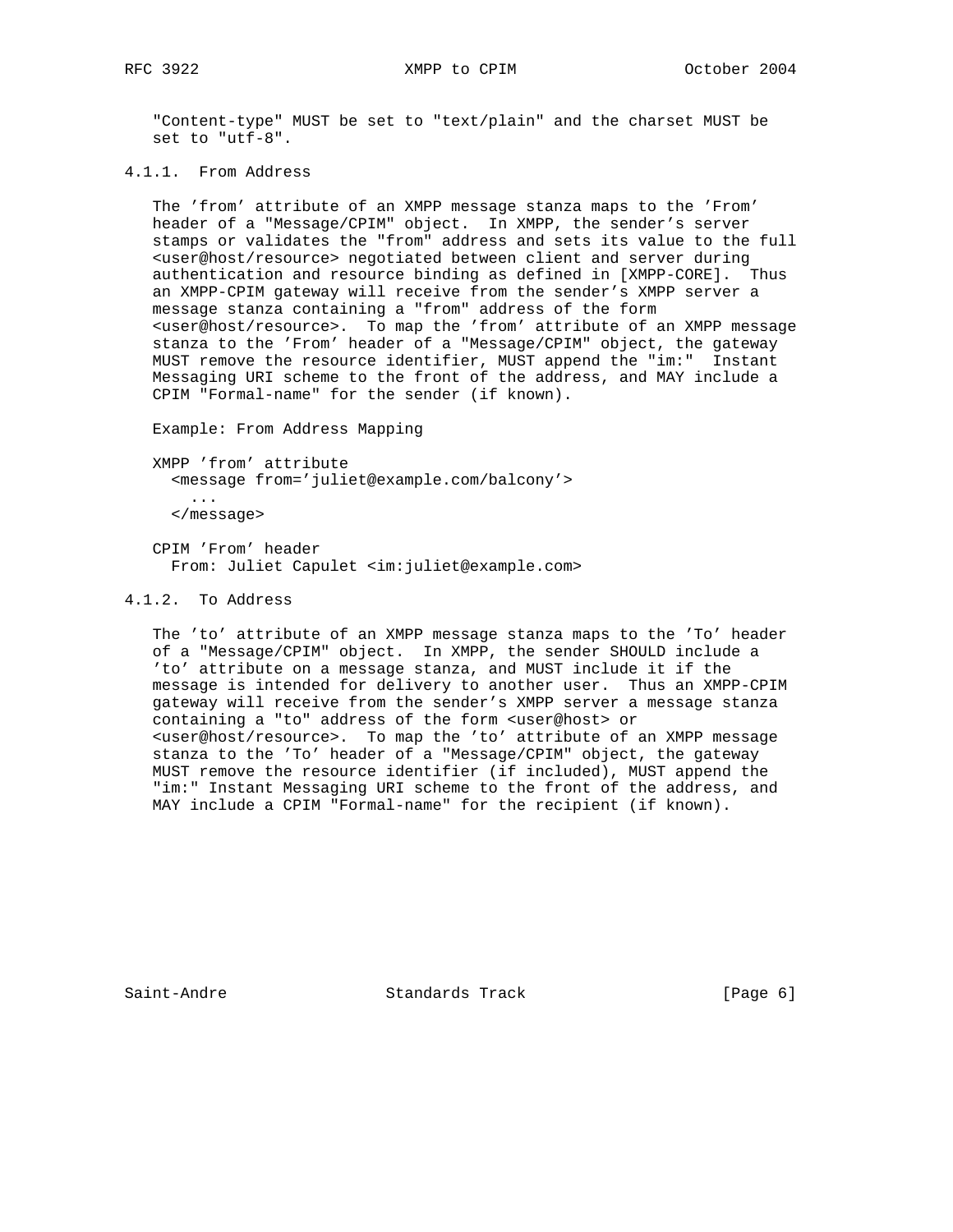Example: To Address Mapping

 XMPP 'to' attribute <message to='romeo@example.net/orchard'> ... </message>

 CPIM 'To' header To: Romeo Montague <im:romeo@example.net>

4.1.3. Stanza ID

 An XMPP message stanza MAY possess an 'id' attribute, which is used by the sending application for the purpose of tracking stanzas and is not a globally-unique identifier such as is defined by the MIME Content-ID header. Because the XMPP 'id' attribute does not have the same meaning as the MIME Content-ID header, it SHOULD NOT be mapped to that header; however, if the 'id' is known to be unique (e.g., if it is generated to be unique by the XMPP server and that fact is known by the XMPP-CPIM gateway), then it SHOULD be so mapped.

#### 4.1.4. Message Type

 An XMPP message stanza MAY possess a 'type' attribute, which is used by the sending application to capture the conversational context of the message. There is no mapping of an XMPP 'type' attribute to a "Message/CPIM" header, common MIME features, or encapsulated text content. Therefore if an XMPP stanza received by an XMPP-CPIM gateway possesses a 'type' attribute, the gateway SHOULD ignore the value provided.

## 4.1.5. Message Thread

 An XMPP message stanza MAY contain a <thread/> child element to specify the conversation thread in which the message is situated. There is no mapping of an XMPP <thread/> element to a "Message/CPIM" header, common MIME features, or encapsulated text content. Therefore if an XMPP message stanza received by an XMPP-CPIM gateway contains a <thread/> child element, the gateway SHOULD ignore the value provided.

## 4.1.6. Message Subject

 An XMPP message stanza MAY include a <subject/> child element. If included, it maps to the 'Subject' header of a "Message/CPIM" object. To map the XMPP <subject/> element to the 'Subject' header of a "Message/CPIM" object, the gateway SHOULD simply map the XML character data of the XMPP <subject/> element to the value of the

Saint-Andre Standards Track [Page 7]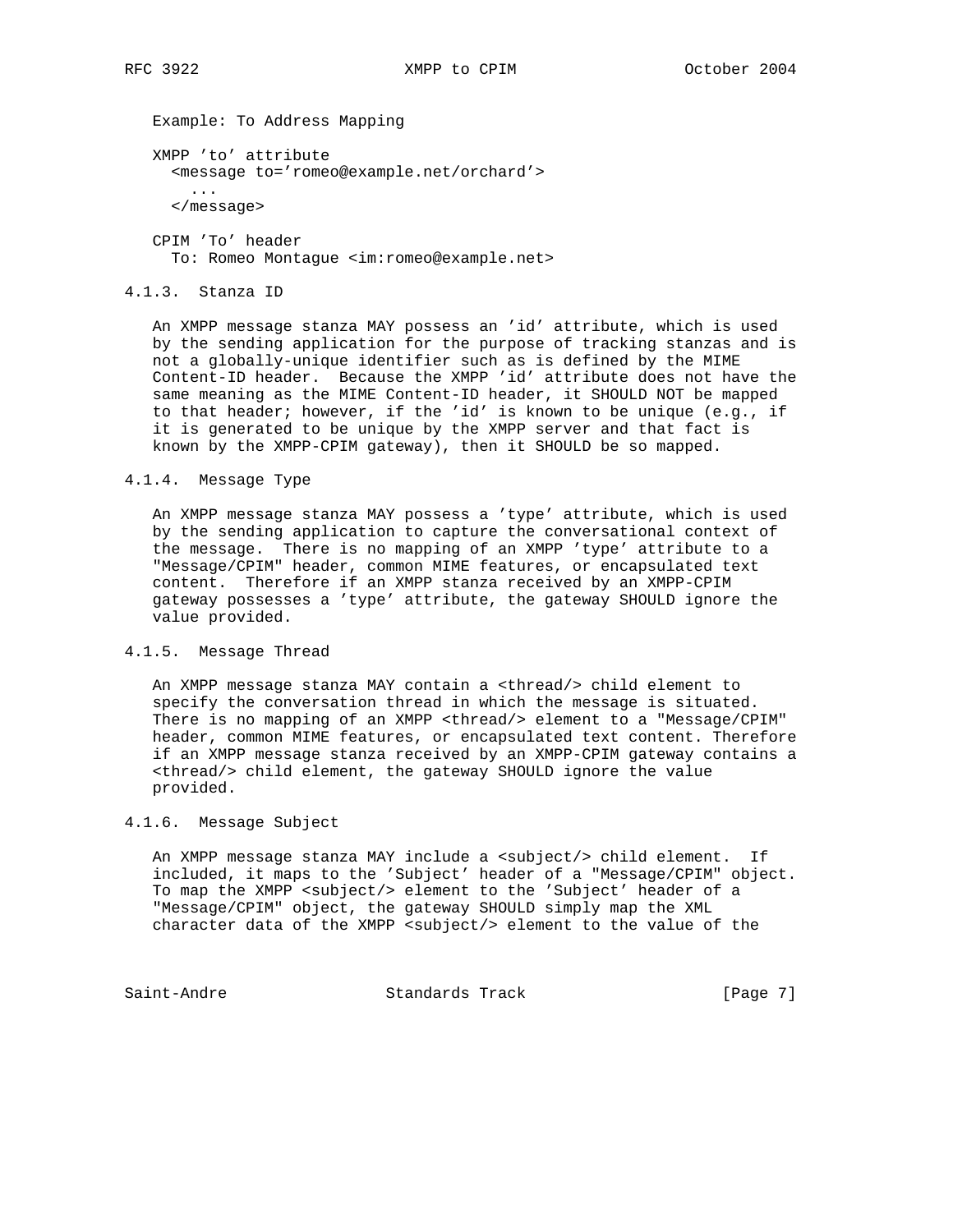RFC 3922 XMPP to CPIM October 2004

 'Subject' header. The <subject/> element MAY include an 'xml:lang' attribute specifying the language in which the subject is written. If an 'xml:lang' attribute is provided, it MUST be mapped by including ';lang=tag' after the header name and colon, where 'tag' is the value of the 'xml:lang' attribute.

Example: Subject Mapping

 XMPP <subject/> element <subject>Hi!</subject> <subject xml:lang='cz'>Ahoj!</subject>

 CPIM 'Subject' header Subject: Hi! Subject:;lang=cz Ahoj!

4.1.7. Message Body

The <body/> child element of an XMPP message stanza is used to provide the primary meaning of the message. The XML character data of the XMPP <body/> element maps to the encapsulated text message content.

Example: Message Body

 $XMPP$  message <br/>body/> <message> <body>Wherefore art thou, Romeo?</body> </message>

 Encapsulated MIME text content Content-type: text/plain; charset=utf-8 Content-ID: <123456789@example.net>

Wherefore art thou, Romeo?

4.1.8. Message Extensions

 As defined in [XMPP-CORE], an XMPP message stanza may contain "extended" content in any namespace in order to supplement or extend the semantics of the core message stanza. With the exception of extended information qualified by the 'urn:ietf:params:xml:ns:xmpp-e2e' namespace as defined in [XMPP-E2E], an XMPP-CPIM gateway SHOULD ignore such information and not pass it through the gateway to the intended recipient. No mapping for such information is defined.

Saint-Andre Standards Track [Page 8]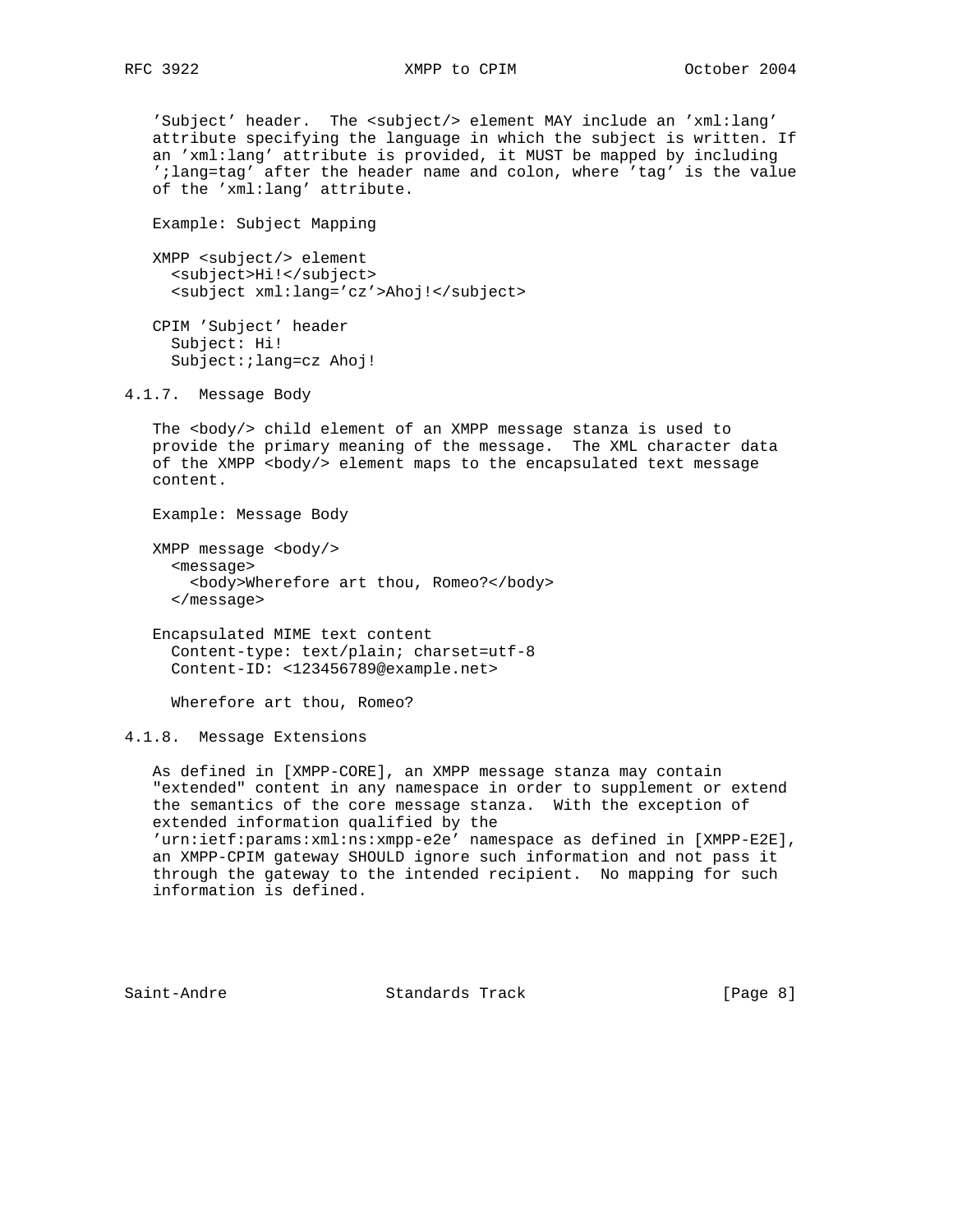#### 4.1.9. Gateway-Generated CPIM Syntax

 CPIM specifies the existence of "Message/CPIM" headers in addition to those described above, but there is no exact analogue for those headers in the core XMPP specifications. These include:

- o cc -- specifies the address of an entity that is to receive a
- "courtesy copy" of the message (i.e., a non-primary addressee)
- o DateTime -- specifies the datetime at which the message was sent
- o NS -- specifies the namespace of a feature extension
- o Require -- specifies mandatory-to-recognize features

 An XMPP-CPIM gateway MAY independently generate such headers based on its own information (e.g., the datetime at which it received a message stanza from an XMPP entity) or based on data encoded in non-core XMPP extensions, but rules for doing so are out of scope for this memo.

4.2. Message Syntax Mapping from CPIM Specifications to XMPP

 This section defines the mapping of syntax primitives from "Message/CPIM" objects with encapsualted text content to XMPP message stanzas.

4.2.1. From Address

 The 'From' header of a "Message/CPIM" object maps to the 'from' attribute of an XMPP message stanza. To map the CPIM 'From' header to the XMPP 'from' attribute, the gateway MUST remove the "im:" Instant Messaging URI scheme from the front of the address and MUST remove the CPIM "Formal-name" (if provided).

Example: From Address Mapping

 CPIM 'From' header From: Romeo Montague <im:romeo@example.net>

 XMPP 'from' attribute <message from='romeo@example.net'> ... </message>

4.2.2. To Address

 The 'To' header of a "Message/CPIM" object maps to the 'to' attribute of an XMPP message stanza. To map the CPIM 'To' header to the XMPP 'to' attribute, the gateway MUST remove the "im:" Instant Messaging URI scheme from the front of the address and MUST remove the CPIM

Saint-Andre Standards Track [Page 9]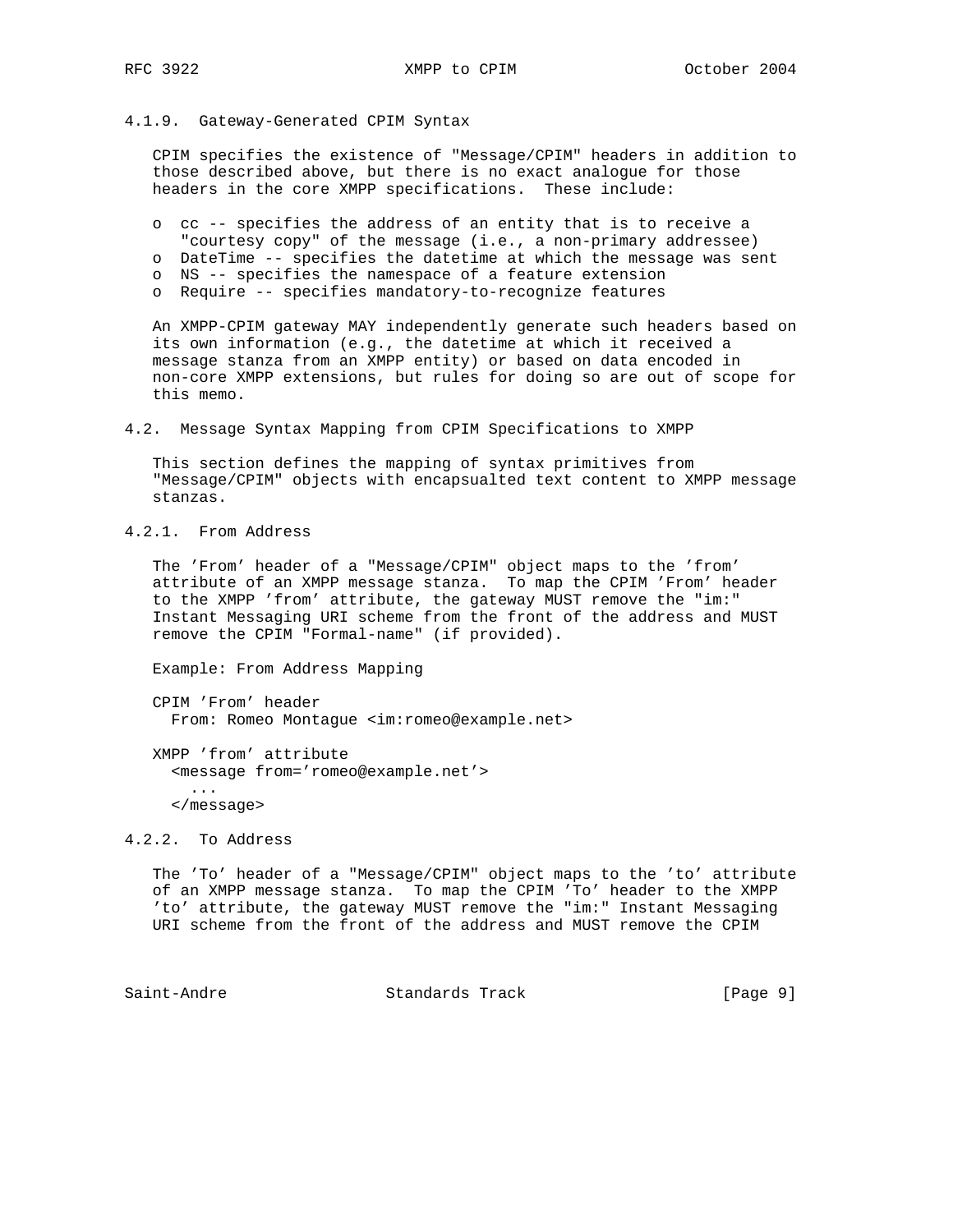"Formal-name" (if provided). If the gateway possesses knowledge of the resource identifier in use by the XMPP entity, the gateway MAY append the resource identifier to the address.

Example: To Address Mapping

 CPIM 'To' header To: Juliet Capulet <im:juliet@example.com>

 XMPP 'to' attribute <message to='juliet@example.com/balcony'> ... </message>

4.2.3. Courtesy Copy

 The core XMPP specification does not include syntax for specifying a "courtesy copy" (non-primary addressee) for a message stanza. Therefore, if an XMPP-CPIM gateway receives a "Message/CPIM" object that contains a 'cc' header, it SHOULD NOT pass the information contained in that header on to the XMPP recipient.

4.2.4. DateTime Header

 The core XMPP specification does not include syntax for specifying the datetime at which a message stanza was sent. Therefore, if an XMPP-CPIM gateway receives a "Message/CPIM" object that contains a 'DateTime' header, it SHOULD NOT pass the information contained in that header on to the XMPP recipient.

4.2.5. Message Subject

 The 'Subject' header of a "Message/CPIM" object maps to the <subject/> child element of an XMPP message stanza. To map the CPIM 'Subject' header to the XMPP <subject/> element, the gateway SHOULD simply map the value of the 'Subject' header to the XML character data of the XMPP <subject/> element. The 'Subject' header MAY specify the "lang" in which the subject is written. If "lang" information is provided, it MUST be mapped to the 'xml:lang' attribute of the <subject/> element, where the value of the 'xml:lang' attribute is the "tag" value supplied in the string ';lang=tag' included after the CPIM 'Subject' header name and colon.

Saint-Andre Standards Track [Page 10]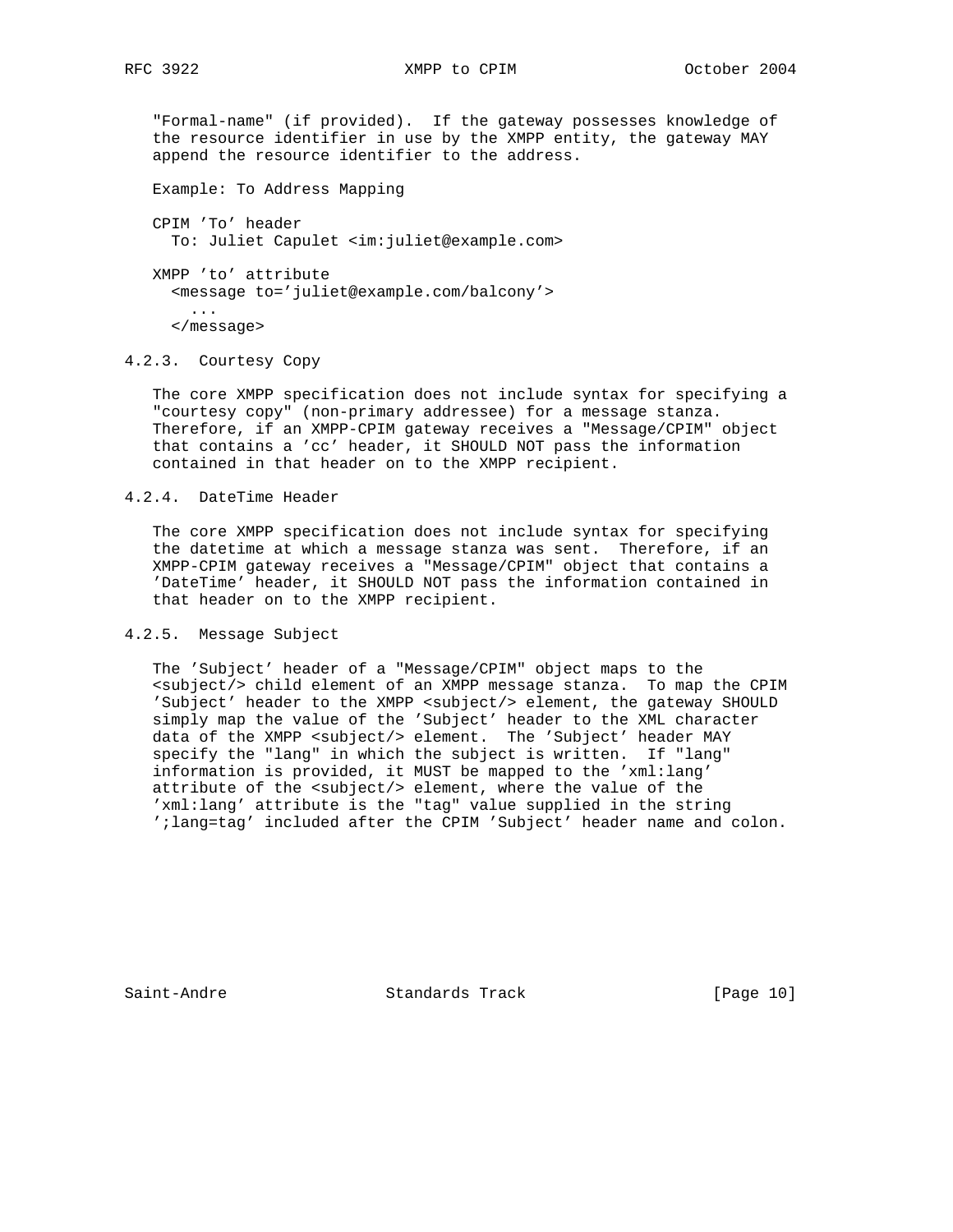Example: Subject Mapping

 CPIM 'Subject' header Subject: Hi! Subject:;lang=cz Ahoj!

 XMPP <subject/> element <subject>Hi!</subject> <subject xml:lang='cz'>Ahoj!</subject>

## 4.2.6. Header Extensions

 "Message/CPIM" objects MAY include an optional 'NS' header to specify the namespace of a feature extension. An XMPP-CPIM gateway MUST NOT pass such headers through to the XMPP recipient, and no mapping for such headers is defined.

## 4.2.7. Require Header

 "Message/CPIM" objects MAY include an optional 'Require' header to specify mandatory-to-recognize features. In general, such a header would be included by the non-XMPP sending application to (1) insist that the receiving application needs to understand functionality specified by a particular header or (2) indicate that some non-header semantics need to be implemented by the receiving application in order to understand the contents of the message (e.g., "Locale.MustRenderKanji"). Because the mandatory-to-recognize features would be required of the XMPP receiving application rather than the XMPP-CPIM gateway itself, the gateway cannot properly handle the 'Require' header without detailed knowledge about the capabilities of the XMPP receiving application. Therefore, it seems appropriate that the XMPP-CPIM gateway SHOULD return a warning or error to the non-XMPP sending application if it includes one or more 'Require' headers in a "Message/CPIM" object; the exact nature of the warning or error will depend on the nature of the non-XMPP technology used by the foreign system, and is not defined herein. Furthermore, any mapping of the 'Require' header into XMPP or an XMPP extension is left up to the implementation or to a future specification.

## 4.2.8. MIME Content-ID

 XMPP does not include an element or attribute that captures a globally unique ID as is defined for the Content-ID MIME header as specified in [MIME]. If an XMPP-CPIM gateway receives a MIME object that includes a Content-ID, it MAY provide the Content-ID as the value of the message stanza's 'id' attribute, but this is OPTIONAL.

Saint-Andre Standards Track [Page 11]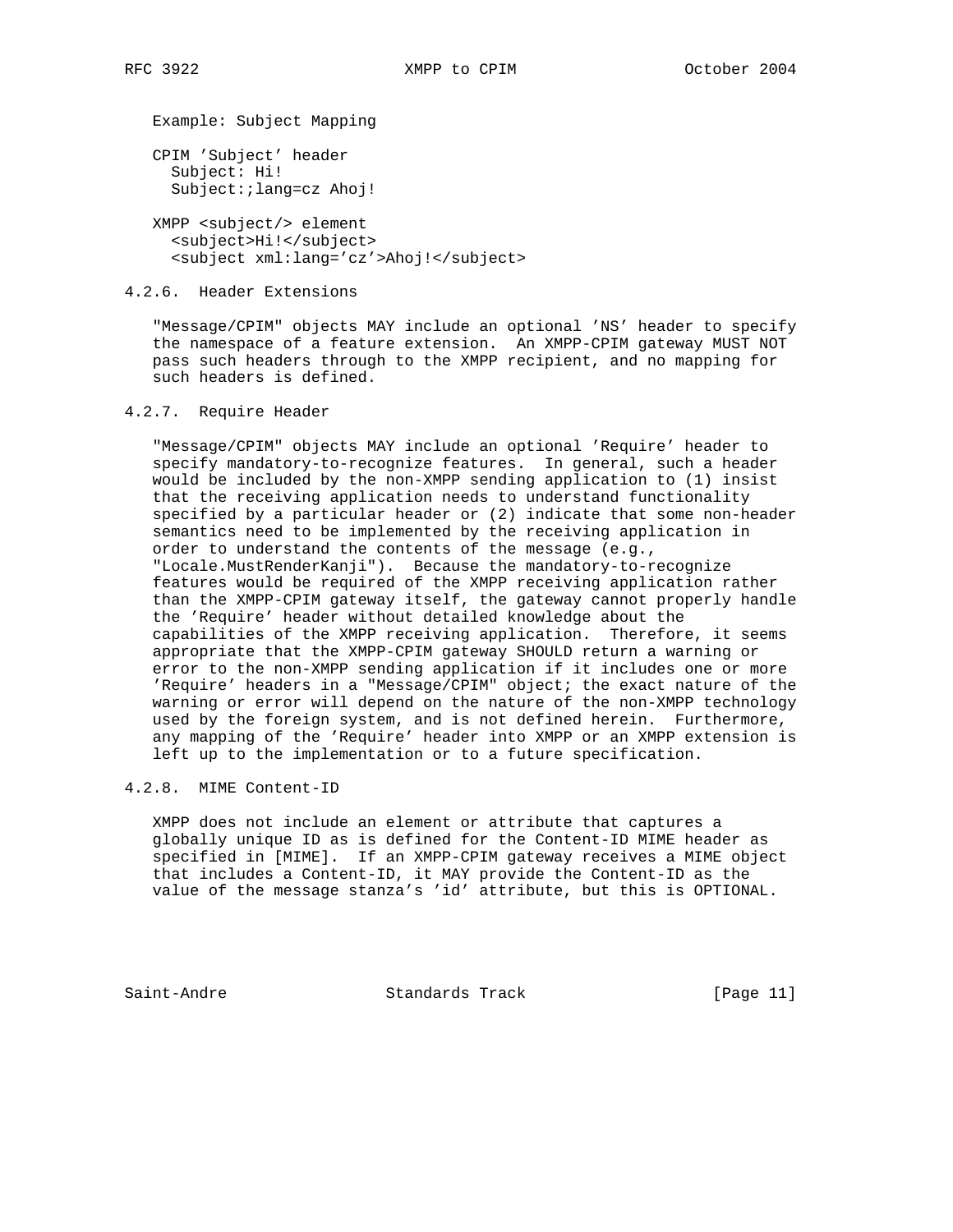Example: Content-ID for Encapsulated Object MIME header Content-ID: <123456789@example.net> XMPP 'id' attribute (OPTIONAL)

 <message id='123456789@example.net'> ... </message>

4.2.9. Message Body

 If the Content-type of an encapsulated MIME object is "text/plain", then the encapsulated text message content maps to the XML character data of the <body/> child element of an XMPP message stanza.

Example: Message Body

 Encapsulated MIME text content Content-type: text/plain; charset=utf-8 Content-ID: <123456789@example.net>

Wherefore art thou?

 XMPP message <body/> <message id='123456789@example.net'> <body>Wherefore art thou?</body> </message>

 If the Content-Type is not "text/plain", the XMPP-CPIM gateway MAY map the content to an XMPP extension but MUST NOT map it to the <body/> child of the XMPP message stanza, which is allowed to contain XML character data only. The only exception to this rule is a multi-part MIME object of the kind specified in [XMPP-E2E], which is to be mapped as described in that memo.

 If the charset is "US-ASCII" or "UTF-8", the gateway MUST map the "Message/CPIM" object; otherwise it SHOULD NOT.

4.2.10. Gateway-Generated XMPP Syntax

 XMPP specifies the existence of a 'type' attribute for XMPP message stanzas, which enables the sender to define the conversational context of the message. There is no exact analogue for this attribute in CPIM. An XMPP-CPIM gateway MAY independently generate the 'type' attribute based on its own information, but this is OPTIONAL and rules for doing so are out of scope for this memo.

Saint-Andre Standards Track [Page 12]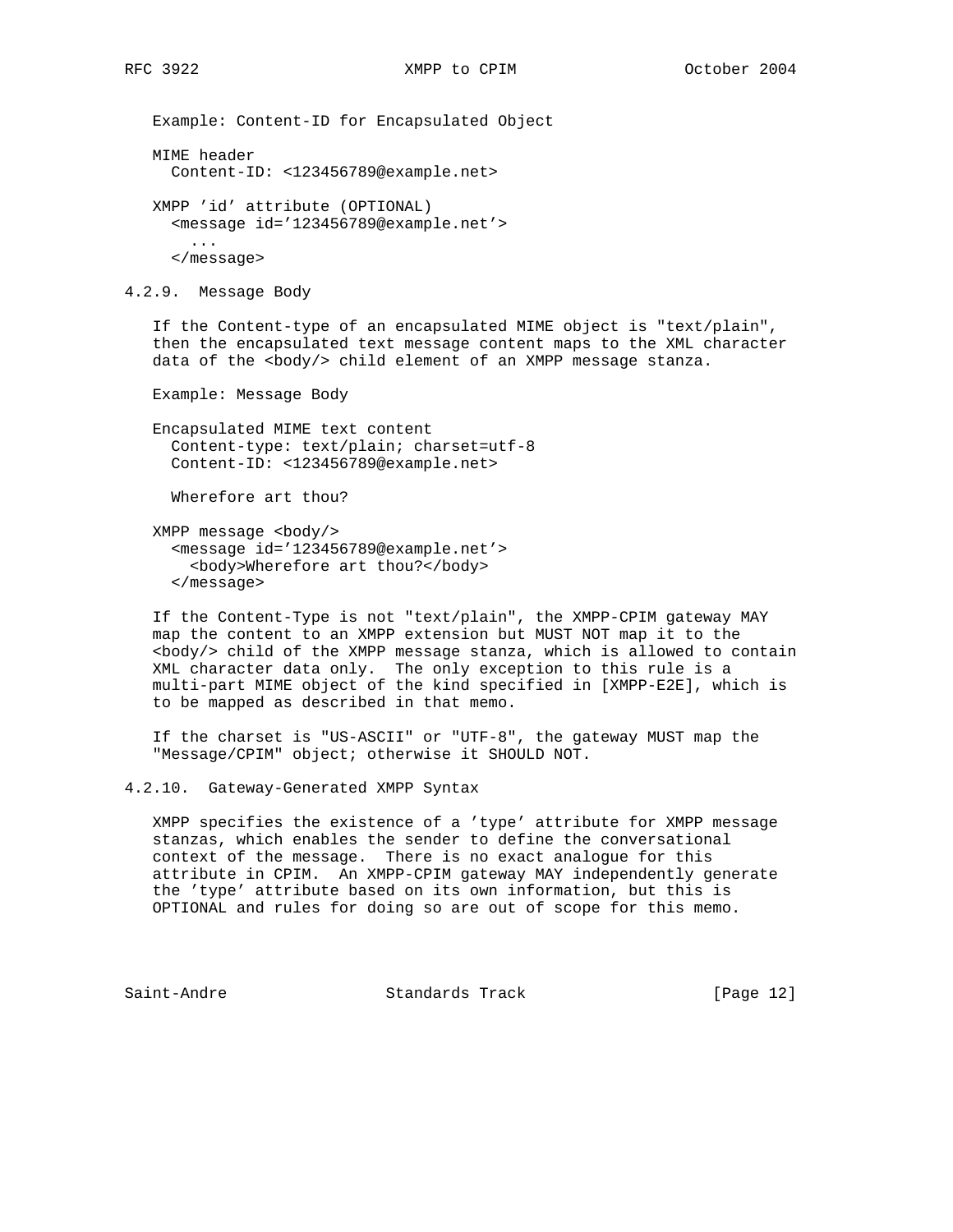## 5. Syntax Mapping of Presence Information

 This section describes how a gateway SHOULD map presence information between an XMPP service and a non-XMPP service using a "Message/CPIM" object as the bearer of an encapsulated [PIDF] object in order to comply with the presence semantics defined by [CPP].

#### 5.1. Presence Syntax Mapping from XMPP to CPIM Specifications

 This section defines the mapping of syntax primitives from XMPP presence stanzas to "Message/CPIM" objects with encapsulated "application/pidf+xml" objects.

 Note: As specified in [MIME], the default Content-type of a MIME object is "Content-type: text/plain; charset=us-ascii". Because XMPP uses the [UTF-8] character encoding exclusively and because PIDF specifies the "application/pidf+xml" MIME type, the encapsulated MIME object generated by an XMPP-CPIM gateway for presence information MUST set the 'Content-type' header for that object. The "Content-type" MUST be set to "application/pidf+xml" and the charset MUST be set to "utf-8".

## 5.1.1. From Address

 The 'from' attribute of an XMPP presence stanza maps to the 'From' header of a "Message/CPIM" object. In XMPP, the sender's server stamps or validates the "from" address and sets its value to the <user@host/resource> negotiated between client and server during authenticating and resource binding as defined in [XMPP-CORE]. Thus an XMPP-CPIM gateway will receive from the sender's XMPP server a presence stanza containing a "from" address of the form <user@host/resource>. To map the 'from' attribute of an XMPP presence stanza to the 'From' header of a "Message/CPIM" object, the gateway MUST remove the resource identifier, MUST append the "im:" Instant Messaging URI scheme to the front of the address, and MAY include a CPIM "Formal-name" for the sender (if known).

Example: From Address Mapping

 XMPP 'from' attribute <presence from='juliet@example.com/balcony'> ... </presence>

 CPIM 'From' header From: Juliet Capulet <im:juliet@example.com>

Saint-Andre Standards Track [Page 13]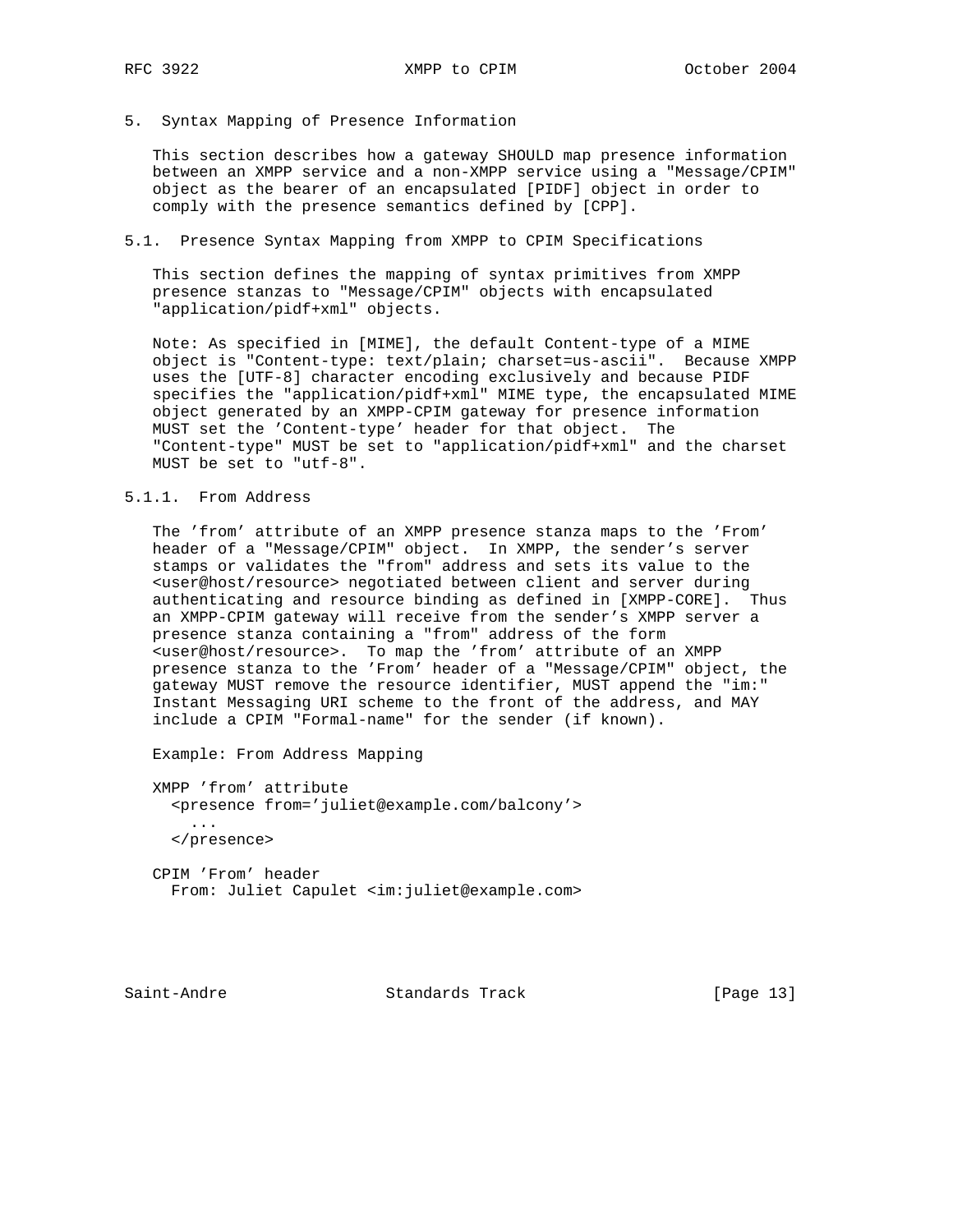In addition, the 'from' attribute of an XMPP presence stanza maps to the 'entity' attribute of a PIDF <presence/> root element. To map the XMPP 'from' attribute to the PIDF 'entity' attribute, the gateway MUST remove the resource identifier and MUST append the "pres:" Instant Messaging URI scheme to the front of the address.

Example: From Address Mapping (PIDF)

 XMPP 'from' attribute <presence from='juliet@example.com/balcony'> ... </presence>

 PIDF 'entity' attribute <presence entity='pres:juliet@example.com'> ... </presence>

 Finally, an XMPP-CPIM gateway SHOULD map the resource identifier of the XMPP address contained in the XMPP 'from' attribute to the 'id' attribute of the PIDF <tuple/> child element.

Example: Resource Identifier Mapping

 XMPP 'from' attribute <presence from='juliet@example.com/balcony'> ... </presence> PIDF 'id' for <tuple/> <presence entity='pres:juliet@example.com'> <tuple id='balcony'> ... </tuple>

```
 </presence>
```
5.1.2. To Address

 The 'to' attribute of an XMPP presence stanza maps to the 'To' header of a "Message/CPIM" object. In XMPP, the sender MAY include a 'to' attribute on a presence stanza, and MUST include it if the presence stanza is intended for delivery directly to another user (presence stanzas intended for broadcasting are stamped with a 'to' address by the sender's server). Thus an XMPP-CPIM gateway will receive from the sender's XMPP server a presence stanza containing a "to" address of the form <user@host> or <user@host/resource>. To map the 'to' attribute of an XMPP presence stanza to the 'To' header of a "Message/CPIM" object, the gateway MUST remove the resource

Saint-Andre Standards Track [Page 14]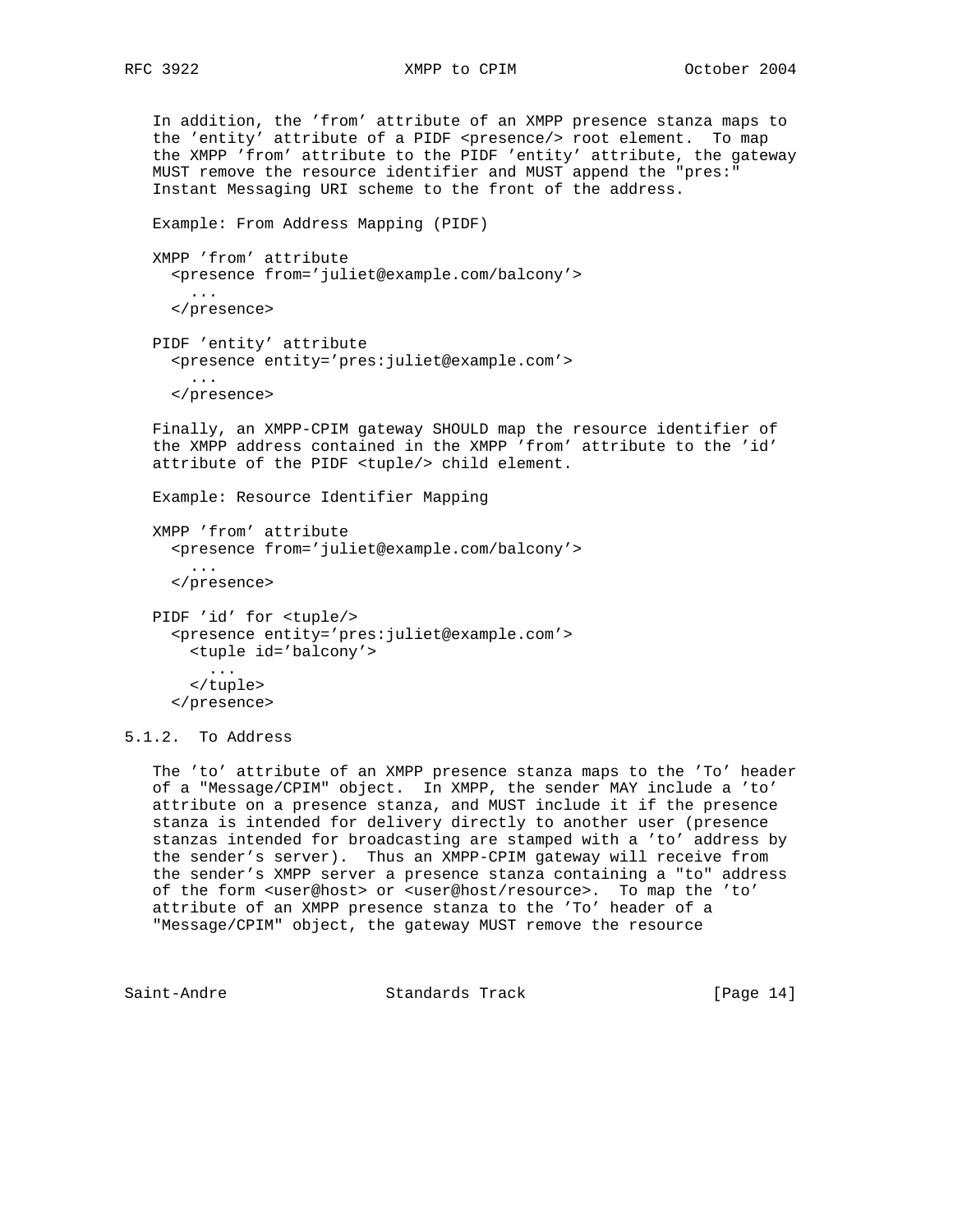identifier (if included), MUST append the "im:" Instant Messaging URI scheme to the front of the address, and MAY include a CPIM "Formal-name" for the recipient (if known).

Example: To Address Mapping

 XMPP 'to' attribute <presence to='romeo@example.net/orchard'> ... </presence>

 CPIM 'To' header To: Romeo Montague <im:romeo@example.net>

5.1.3. Stanza ID

 An XMPP presence stanza MAY possess an 'id' attribute, which is used by the sending application for the purpose of tracking stanzas and is not a globally-unique identifier such as is defined by the MIME Content-ID header. Because the XMPP 'id' attribute does not have the same meaning as the MIME Content-ID header, it SHOULD NOT be mapped to that header; however, if the 'id' is known to be unique (e.g., if it is generated to be unique by the XMPP server and that fact is known by the XMPP-CPIM gateway), then it SHOULD be so mapped.

#### 5.1.4. Presence Type

 An XMPP presence stanza MAY possess a 'type' attribute. If no 'type' attribute is included, the presence stanza indicates that the sender is available; this state maps to the PIDF basic presence type of OPEN. If the 'type' attribute has a value of "unavailable", the presence stanza indicates that the sender is no longer available; this state maps to the PIDF basic presence type of CLOSED. Thus both the absence of a 'type' attribute and a 'type' attribute set to a value of "unavailable" correspond to the [CPP] "notify operation". All other presence types are used to manage presence subscriptions or probe for current presence; mappings for these other presence types are defined under XMPP-CPIM Gateway as Presence Service (Section 6).

Example: Available Presence

 XMPP available presence <presence from='juliet@example.com/balcony'/>

 PIDF basic presence (OPEN) <?xml version='1.0' encoding='UTF-8'?> <presence xmlns='urn:ietf:params:xml:ns:pidf' entity='pres:juliet@example.com'>

Saint-Andre Standards Track [Page 15]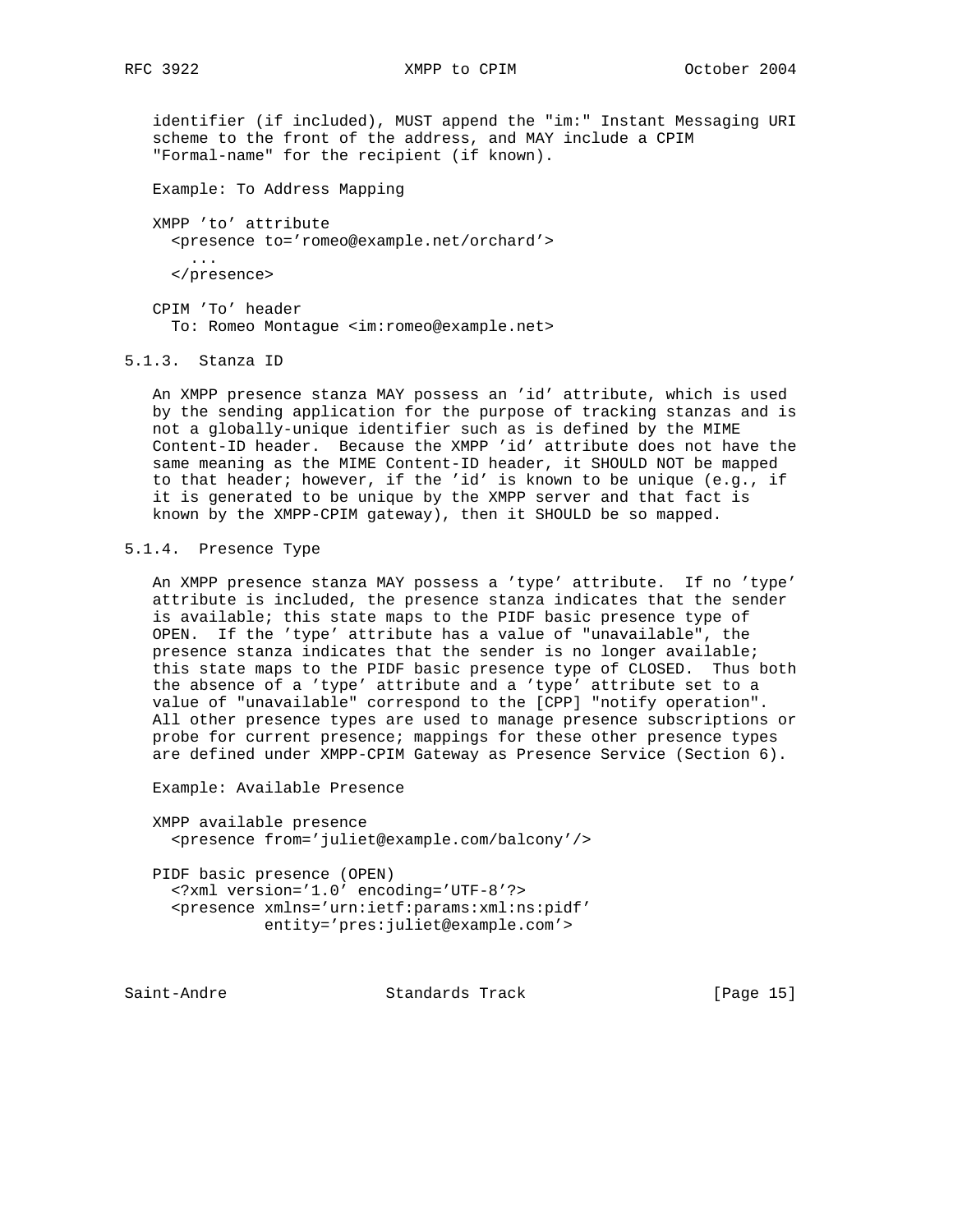```
 <tuple id='balcony'>
      <status>
        <basic>open</basic>
      </status>
    </tuple>
  </presence>
Example: Unavailable Presence
XMPP unavailable presence
  <presence from='juliet@example.com/balcony' type='unavailable'/>
PIDF basic presence (CLOSED)
  <?xml version='1.0' encoding='UTF-8'?>
  <presence xmlns='urn:ietf:params:xml:ns:pidf'
            entity='pres:romeo@example.net'>
    <tuple id='balcony'>
      <status>
        <basic>closed</basic>
      </status>
    </tuple>
  </presence>
```
5.1.5. Show Element

 The <show/> child element of an XMPP presence stanza provides additional information about the sender's availability. The XML character data of the XMPP <show/> element maps to extended <status/> content in PIDF. The defined values of the <show/> element are 'away', 'chat', 'dnd', and 'xa'; as soon as values are specified for extended status states in the 'urn:ietf:params:xml:ns:pidf:im' namespace, the XMPP values will be mapped to the PIDF values.

Example: Show Element

```
 XMPP <show/> element
  <presence from='juliet@example.com/balcony'>
    <show>away</show>
  </presence>
```

```
 PIDF extended presence information
  <?xml version='1.0' encoding='UTF-8'?>
  <presence xmlns='urn:ietf:params:xml:ns:pidf'
            xmlns:im='urn:ietf:params:xml:ns:pidf:im'
            entity='pres:juliet@example.com'>
    <tuple id='balcony'>
      <status>
        <basic>open</basic>
```
Saint-Andre Standards Track [Page 16]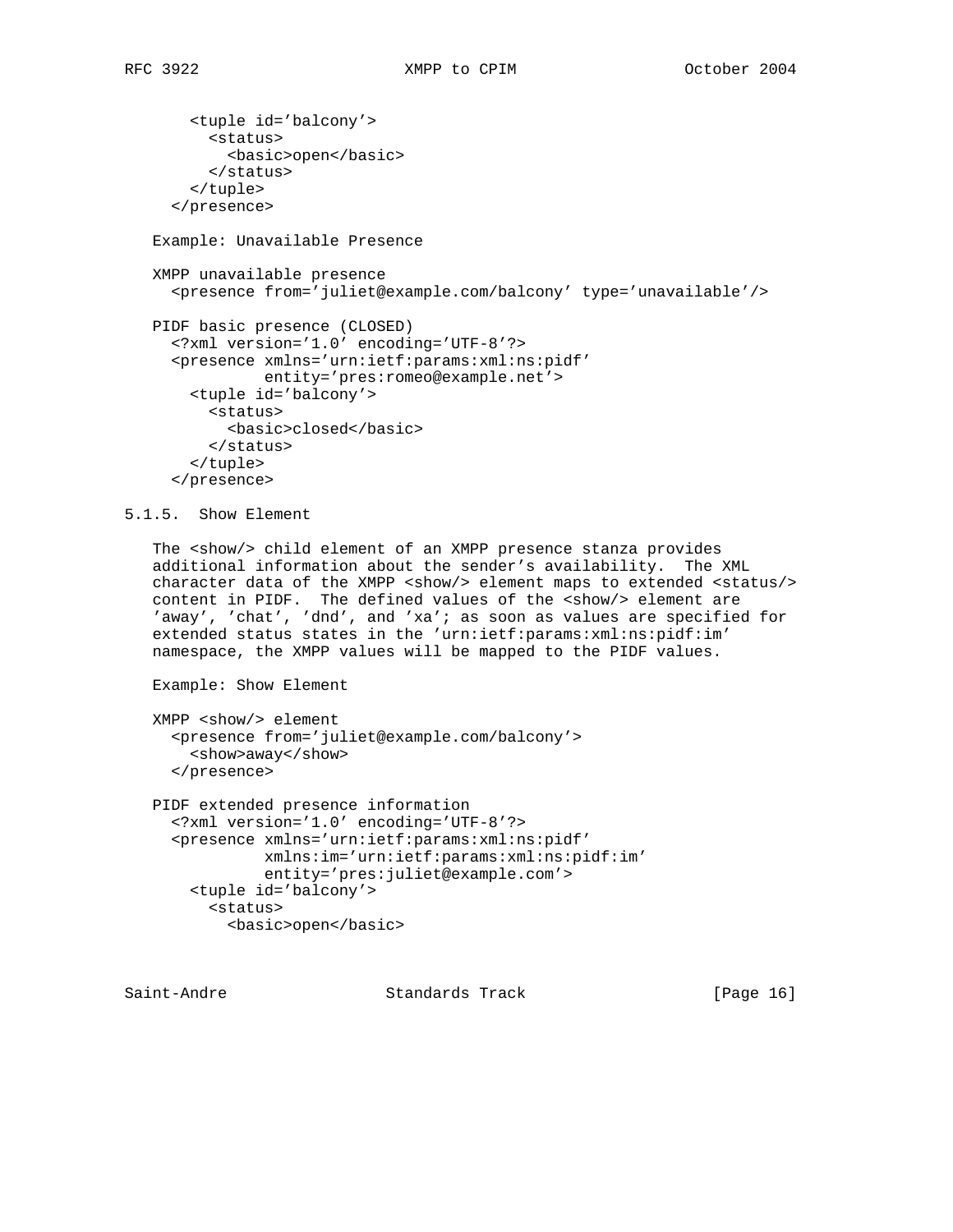<im:im>away</im:im> </status> </tuple> </presence>

5.1.6. Status Element

 The <status/> child element of an XMPP presence stanza provides a user-defined, natural-language description of the sender's detailed availability state. The XMPP <status/> element maps to the PIDF <note/> child of the PIDF <tuple/> element.

```
 Example: Status Element
```

```
 XMPP <status/> element
  <presence from='juliet@example.com/balcony'>
    <show>away</show>
    <status>retired to the chamber</status>
  </presence>
```
PIDF <note/> element

```
 <?xml version='1.0' encoding='UTF-8'?>
<presence xmlns='urn:ietf:params:xml:ns:pidf'
          xmlns:im='urn:ietf:params:xml:ns:pidf:im'
          entity='pres:juliet@example.com'>
  <tuple id='balcony'>
    <status>
      <basic>open</basic>
      <im:im>away</im:im>
    </status>
    <note>retired to the chamber</note>
  </tuple>
</presence>
```

```
5.1.7. Presence Priority
```
 An XMPP presence stanza MAY contain a <priority/> child element whose value is an integer between -128 and +127. The value of this element MAY be mapped to the 'priority' attribute of the <contact/> child of the PIDF <tuple/> element. If the value of the XMPP <priority/> element is negative, an XMPP-CPIM gateway MUST NOT map the value. The range of allowable values for the PIDF 'priority' attribute is any decimal number from zero to one inclusive, with a maximum of three decimal places. If an XMPP-CPIM gateway maps these values, it SHOULD treat XMPP <priority>0</priority> as PIDF priority='0' and XMPP <priority>127</priority> as PIDF priority='1', mapping intermediate values appropriately so that they are unique (e.g., XMPP priority 1 to PIDF priority 0.007, XMPP priority 2 to PIDF priority 0.015, and

Saint-Andre Standards Track [Page 17]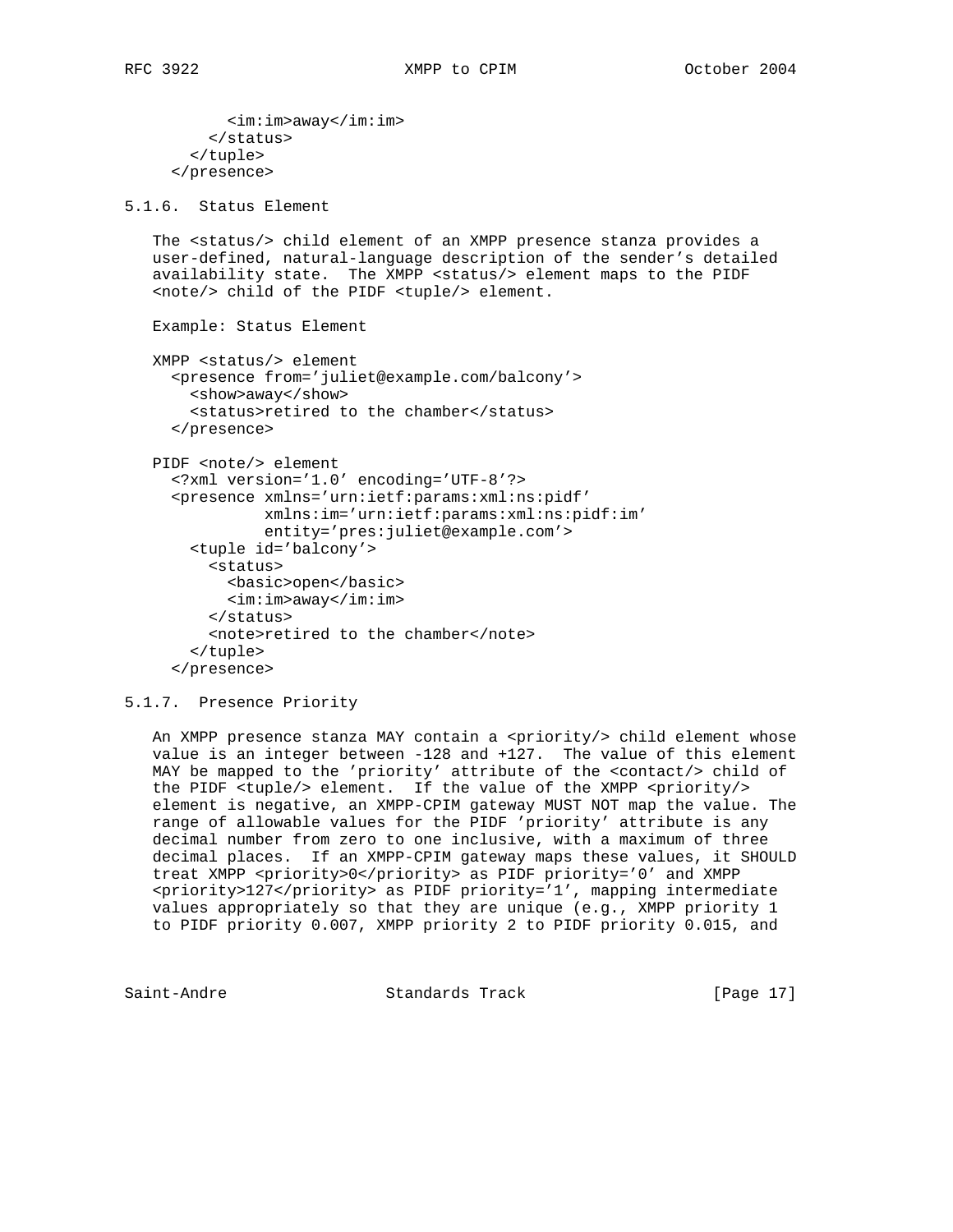so on up through mapping XMPP priority 126 to PIDF priority 0.992; note that this is an example only, and that the exact mapping shall be determined by the XMPP-CPIM gateway).

Example: Presence Priority

```
 XMPP <status/> element
  <presence from='juliet@example.com/balcony'>
    <priority>13</priority>
  </presence>
```

```
 PIDF <note/> element
  <?xml version='1.0' encoding='UTF-8'?>
  <presence xmlns='urn:ietf:params:xml:ns:pidf'
            entity='pres:juliet@example.com'>
    <tuple id='balcony'>
      ...
      <contact priority='0.102'>im:juliet@example.com</contact>
    </tuple>
  </presence>
```

```
5.1.8. Presence Extensions
```
 As defined in [XMPP-CORE], an XMPP presence stanza may contain "extended" content in any namespace in order to supplement or extend the semantics of the core presence stanza. With the exception of extended information qualified by the 'urn:ietf:params:xml:ns:xmpp-e2e' namespace as defined in [XMPP-E2E], an XMPP-CPIM gateway SHOULD ignore such information and not pass it through the gateway to the intended recipient. No mapping for such information is defined.

5.1.9. Gateway-Generated CPIM and PIDF Syntax

5.1.9.1. CPIM Message Headers

 CPIM specifies the existence of "Message/CPIM" headers in addition to those described above, but there is no exact analogue for those headers in the core XMPP specifications. These include:

- o cc -- specifies the address of an entity that is to receive a "courtesy copy" of the presence information (i.e., a non-primary addressee)
- o DateTime -- specifies the datetime at which the presence information was sent
- o NS -- specifies the namespace of a feature extension

Saint-Andre Standards Track [Page 18]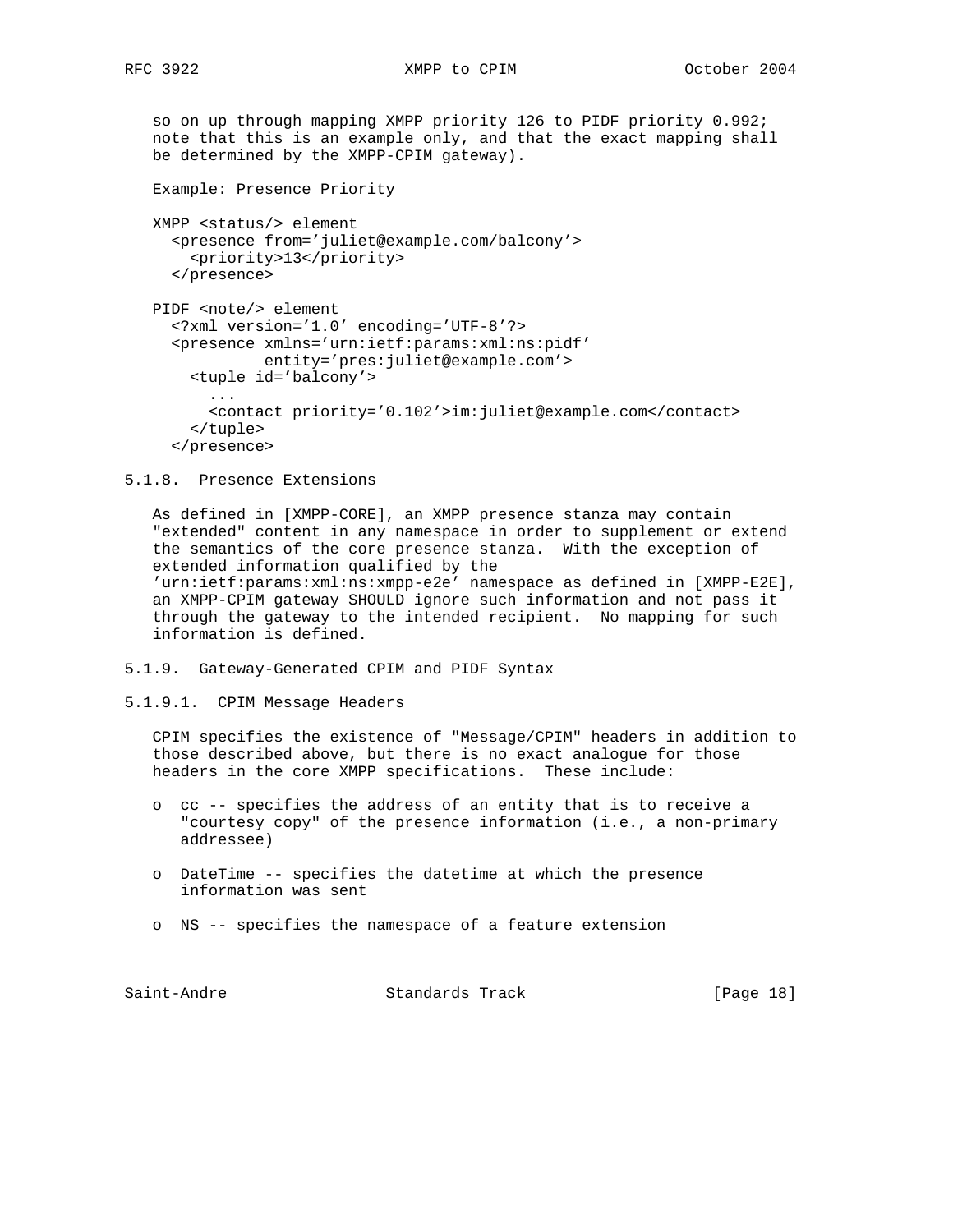- o Subject -- specifies the subject or topic of the encapsulated "Message/CPIM" object
- o Require -- specifies mandatory-to-recognize features

 An XMPP-CPIM gateway MAY independently generate such headers based on its own information (e.g., the datetime at which it received a presence stanza from an XMPP entity) or based on data encoded in non-core XMPP extensions, but rules for doing so are out of scope for this memo.

## 5.1.9.2. PIDF Elements

 PIDF specifies the existence of XML elements in addition to those described above, but there is no exact analogue for those XML elements in the core XMPP specifications. These include:

- o <contact/> -- specifies an address (e.g., an im:, tel:, or mailto: URI) at which one may communicate with the presentity; an XMPP-CPIM gateway MAY include this element, in which case it SHOULD set its value to the <user@host> of the XMPP sender, prepended by the "im:" Instant Messaging URI scheme.
- o <timestamp/> -- specifies the datetime at which the presence information was sent; an XMPP-CPIM gateway MAY independently generate this element based on its own information (e.g., the datetime at which it received the presence stanza from an XMPP entity) or based on data encoded in non-core XMPP extensions, but rules for doing so are out of scope for this memo.

## 5.2. Presence Syntax Mapping from CPIM Specifications to XMPP

 This section defines the mapping of syntax primitives from "Message/CPIM" objects with encapsulated "application/pidf+xml" objects to XMPP presence stanzas.

 Note: An XMPP-CPIM gateway MUST NOT map to an XMPP presence stanza a "Message/CPIM" object whose encapsulated MIME object has a Content-type other than "application/pidf+xml" (with the exception of multi-part MIME objects as specified in [XMPP-E2E]).

## 5.2.1. From Address

 The 'From' header of a "Message/CPIM" object maps to the <user@host> portion of the 'from' attribute of an XMPP presence stanza, and the 'id' attribute of the PIDF <tuple/> child element maps to the resource identifier portion XMPP 'from' attribute. Therefore, to map the CPIM and PIDF information to the XMPP 'from' attribute, the

Saint-Andre Standards Track [Page 19]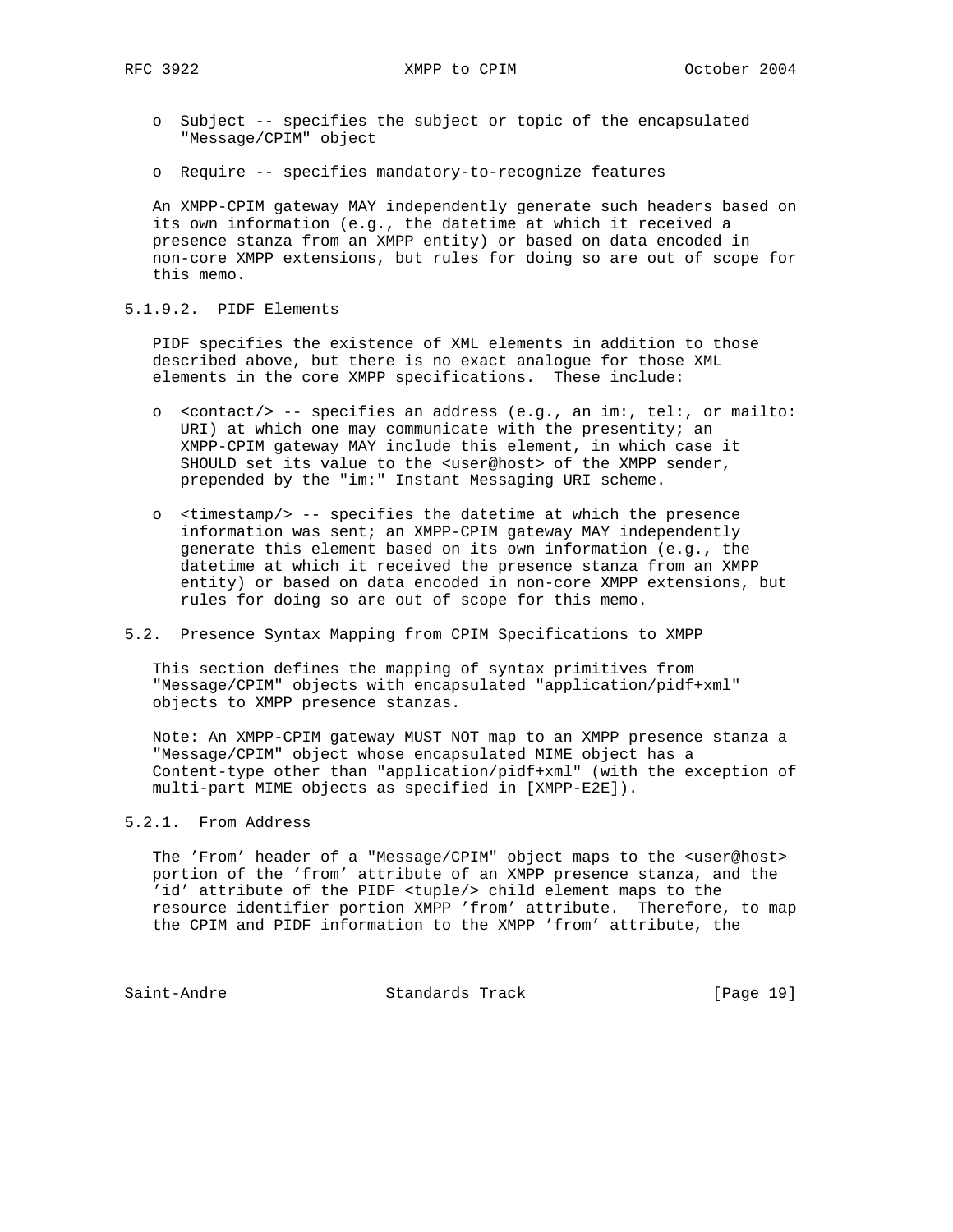# RFC 3922 XMPP to CPIM October 2004

 gateway MUST remove the "im:" Instant Messaging URI scheme from the front of the address and MUST remove the CPIM "Formal-name" (if provided) in order to generate the <user@host> portion of the XMPP 'from' attribute, then add a '/' character followed by the value of the PIDF <tuple/> element's 'id' attribute.

 Example: From Address Mapping CPIM 'From' header From: Romeo Montague <im:romeo@example.net> XMPP 'from' attribute <presence from='romeo@example.net'> ... </presence> Example: Resource Identifier Mapping

 XMPP 'from' attribute <presence from='juliet@example.com/balcony'> ... </presence>

 PIDF 'id' for <tuple/> <presence entity='pres:juliet@example.com'> <tuple id='balcony'> ... </tuple> </presence>

5.2.2. To Address

 The 'To' header of a "Message/CPIM" object maps to the 'to' attribute of an XMPP presence stanza. To map the CPIM 'To' header to the XMPP 'to' attribute, the gateway MUST remove the "im:" Instant Messaging URI scheme from the front of the address and MUST remove the CPIM "Formal-name" (if provided). If the gateway possesses knowledge of the resource identifier in use by the XMPP entity, the gateway MAY append the resource identifier to the address.

Saint-Andre Standards Track [Page 20]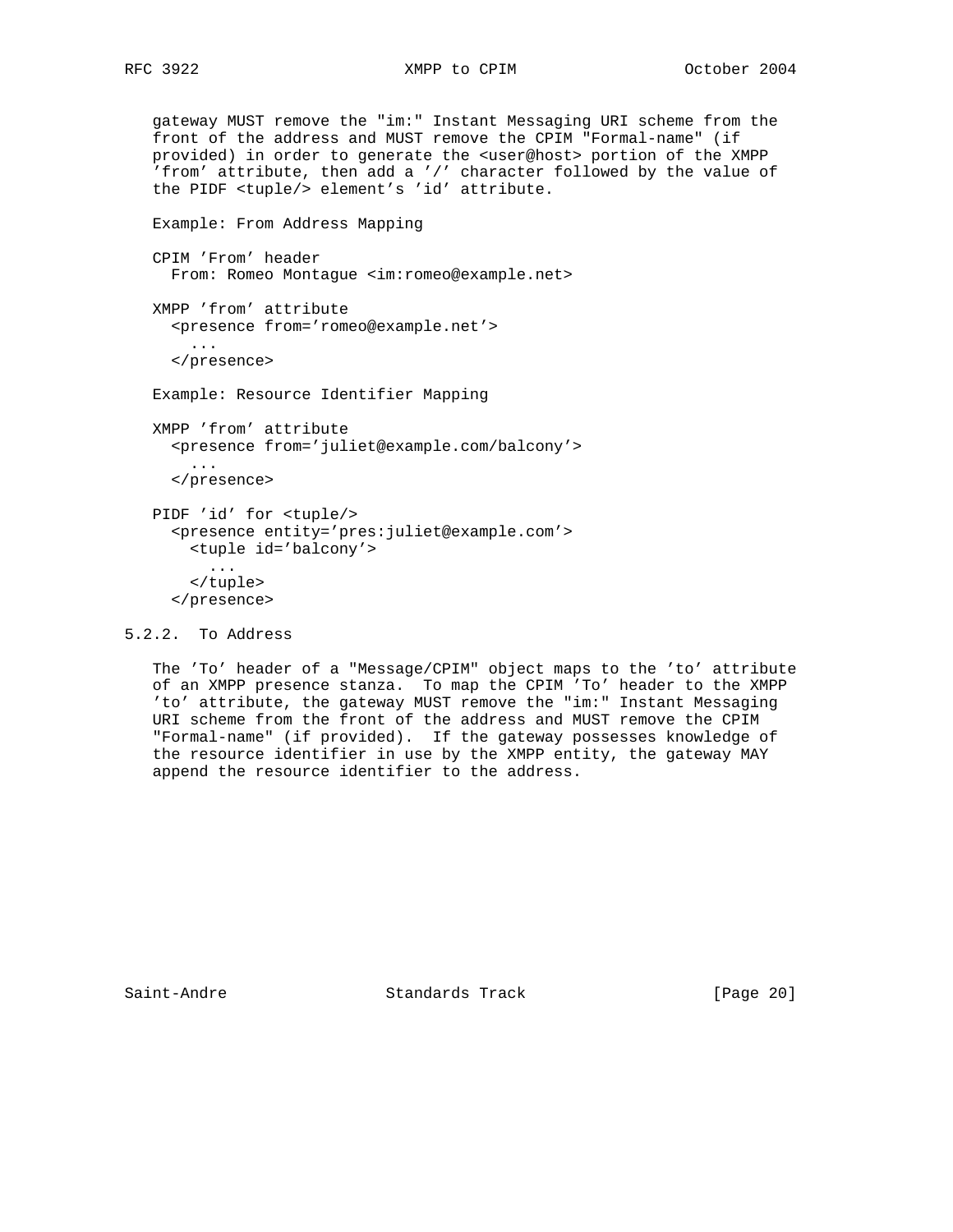Example: To Address Mapping

 CPIM 'To' header To: Juliet Capulet <im:juliet@example.com>

 XMPP 'to' attribute <presence to='juliet@example.com/balcony'> ... </presence>

## 5.2.3. Courtesy Copy

 The core XMPP specification does not include syntax for specifying a "courtesy copy" (non-primary addressee) for a presence stanza. Therefore, if an XMPP-CPIM gateway receives a "Message/CPIM" object with encapsulated PIDF object that contains a 'cc' header, it SHOULD NOT pass the information contained in that header on to the XMPP recipient.

## 5.2.4. DateTime Header

 The core XMPP specification does not include syntax for specifying the datetime at which a presence stanza was sent. Therefore, if an XMPP-CPIM gateway receives a "Message/CPIM" object with encapsulated PIDF object that contains a 'DateTime' header, it SHOULD NOT pass the information contained in that header on to the XMPP recipient.

## 5.2.5. Subject Header

 An XMPP presence stanza contains no information that can be mapped to the 'Subject' header of a "Message/CPIM" object. Therefore, if an XMPP-CPIM gateway receives a "Message/CPIM" object with encapsulated PIDF object that contains a 'Subject' header, it SHOULD NOT pass the information contained in that header on to the XMPP recipient.

## 5.2.6. Header Extensions

 "Message/CPIM" objects MAY include an optional 'NS' header to specify the namespace of a feature extension. An XMPP-CPIM gateway MUST NOT pass such headers through to the XMPP recipient, and no mapping for such headers is defined.

#### 5.2.7. Require Header

 "Message/CPIM" objects MAY include an optional 'Require' header to specify mandatory-to-recognize features. An XMPP-CPIM gateway MUST NOT pass such headers through to the XMPP recipient, and no mapping for such headers is defined.

Saint-Andre Standards Track [Page 21]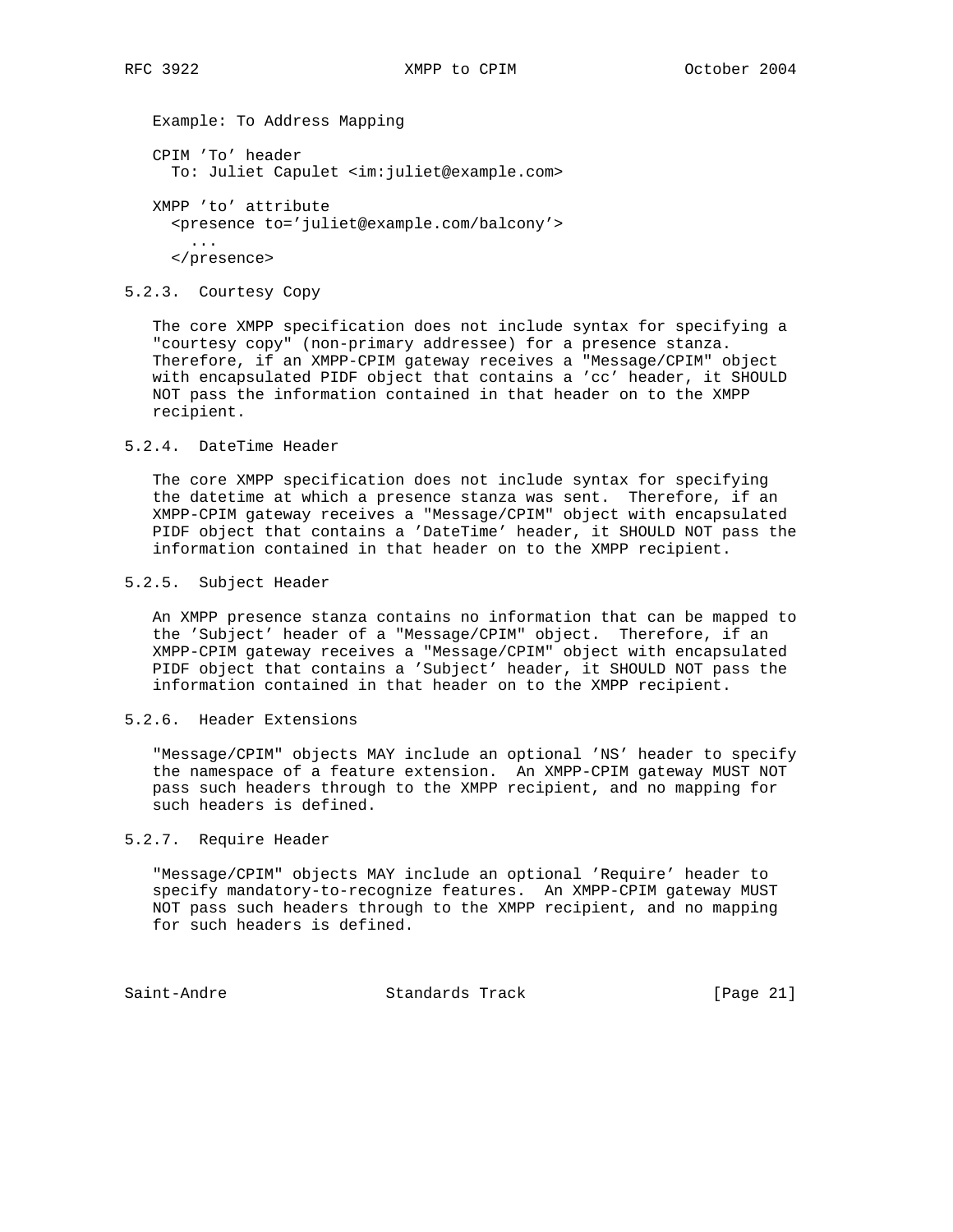5.2.8. MIME Content-ID

 XMPP does not include an element or attribute that captures a globally unique ID as is defined for the Content-ID MIME header as specified in [MIME]. If an XMPP-CPIM gateway receives a MIME object that includes a Content-ID, it MAY provide the Content-ID as the value of the presence stanza's 'id' attribute, but this is OPTIONAL.

Example: Content-ID for Encapsulated Object

 MIME header Content-ID: <123456789@example.net>

 XMPP 'id' attribute (OPTIONAL) <presence id='123456789@example.net'> ... </presence>

5.2.9. Basic Presence Status

 The basic presence status types defined in PIDF are OPEN and CLOSED. The PIDF basic presence status of OPEN maps to an XMPP presence stanza that possesses no 'type' attribute (indicating default availability). The PIDF basic presence status of CLOSED maps to an XMPP presence stanza that possesses a 'type' attribute with a value of "unavailable".

Example: OPEN Presence

```
 PIDF basic presence (OPEN)
 <?xml version='1.0' encoding='UTF-8'?>
  <presence xmlns='urn:ietf:params:xml:ns:pidf'
            entity='pres:romeo@example.net'>
    <tuple id='orchard'>
      <status>
        <basic>open</basic>
      </status>
    </tuple>
  </presence>
```
 XMPP available presence <presence from='romeo@example.net/orchard'/>

Saint-Andre Standards Track [Page 22]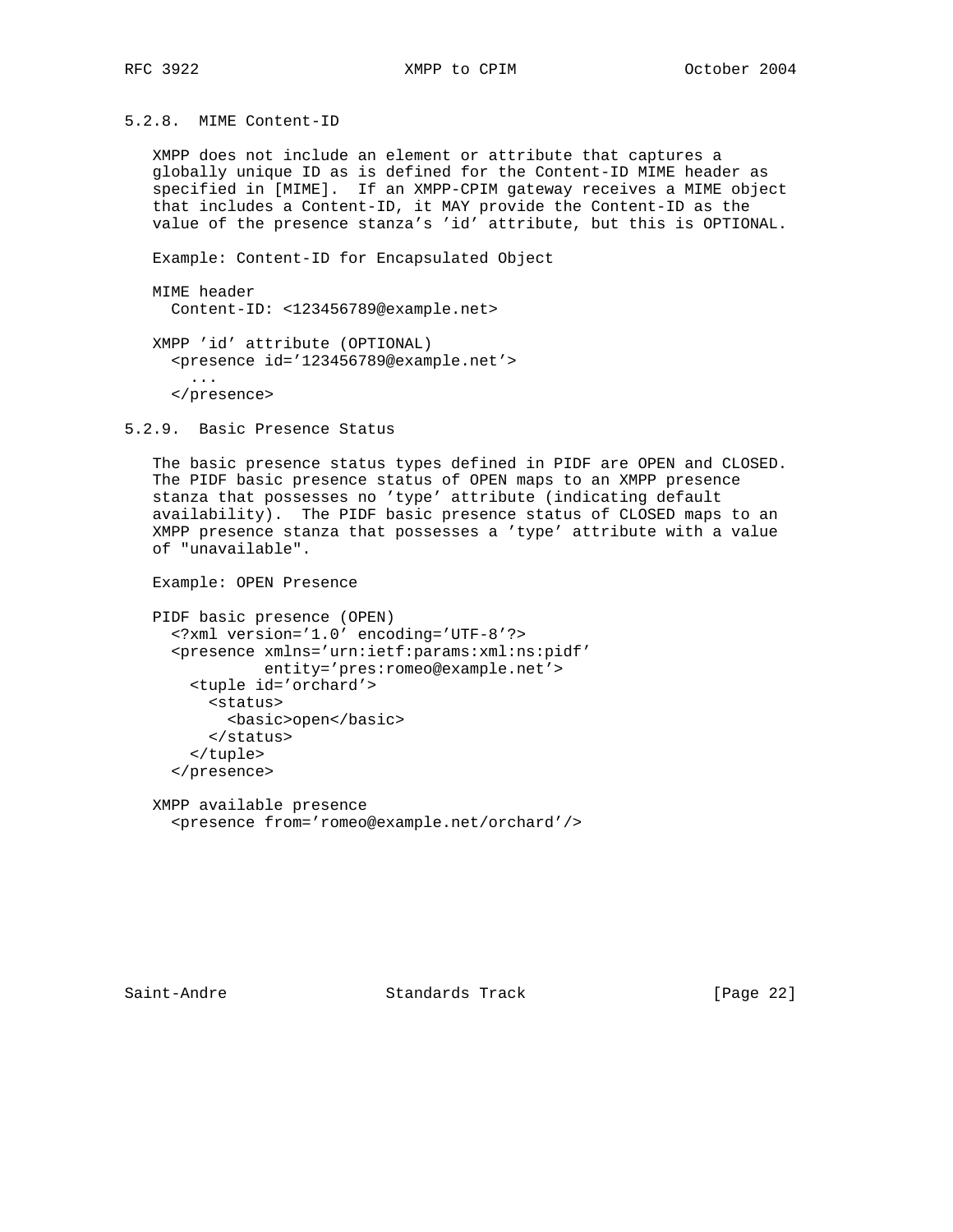Example: CLOSED Presence

```
 PIDF basic presence (CLOSED)
  <?xml version='1.0' encoding='UTF-8'?>
  <presence xmlns='urn:ietf:params:xml:ns:pidf'
            entity='pres:romeo@example.net'>
    <tuple id='orchard'>
      <status>
        <basic>closed</basic>
      </status>
    </tuple>
  </presence>
XMPP unavailable presence
```

```
 <presence from='romeo@example.net/orchard'
         type='unavailable'/>
```

```
5.2.10. Extended Status Information
```
 PIDF documents may contain extended <status/> content. As of this writing there are no pre-defined extended status states that can be mapped to the defined values of the XMPP <show/> element ('away', 'chat', 'dnd', and 'xa'). Once PIDF extensions for such extended status states are defined within the Internet Standards Process, a gateway SHOULD map those extensions; however, any such mapping is out of scope for this memo, since the relevant PIDF extensions have not yet been defined.

Example: Extended Status Information (provisional)

```
 PIDF extended presence information
  <?xml version='1.0' encoding='UTF-8'?>
  <presence xmlns='urn:ietf:params:xml:ns:pidf'
            xmlns:im='urn:ietf:params:xml:ns:pidf:im'
            entity='pres:romeo@example.net'>
    <tuple id='orchard'>
      <status>
        <basic>open</basic>
        <im:im>busy</im:im>
      </status>
    </tuple>
  </presence>
```

```
 XMPP <show/> element
  <presence from='romeo@example.net/orchard'>
    <show>dnd</show>
  </presence>
```
Saint-Andre Standards Track [Page 23]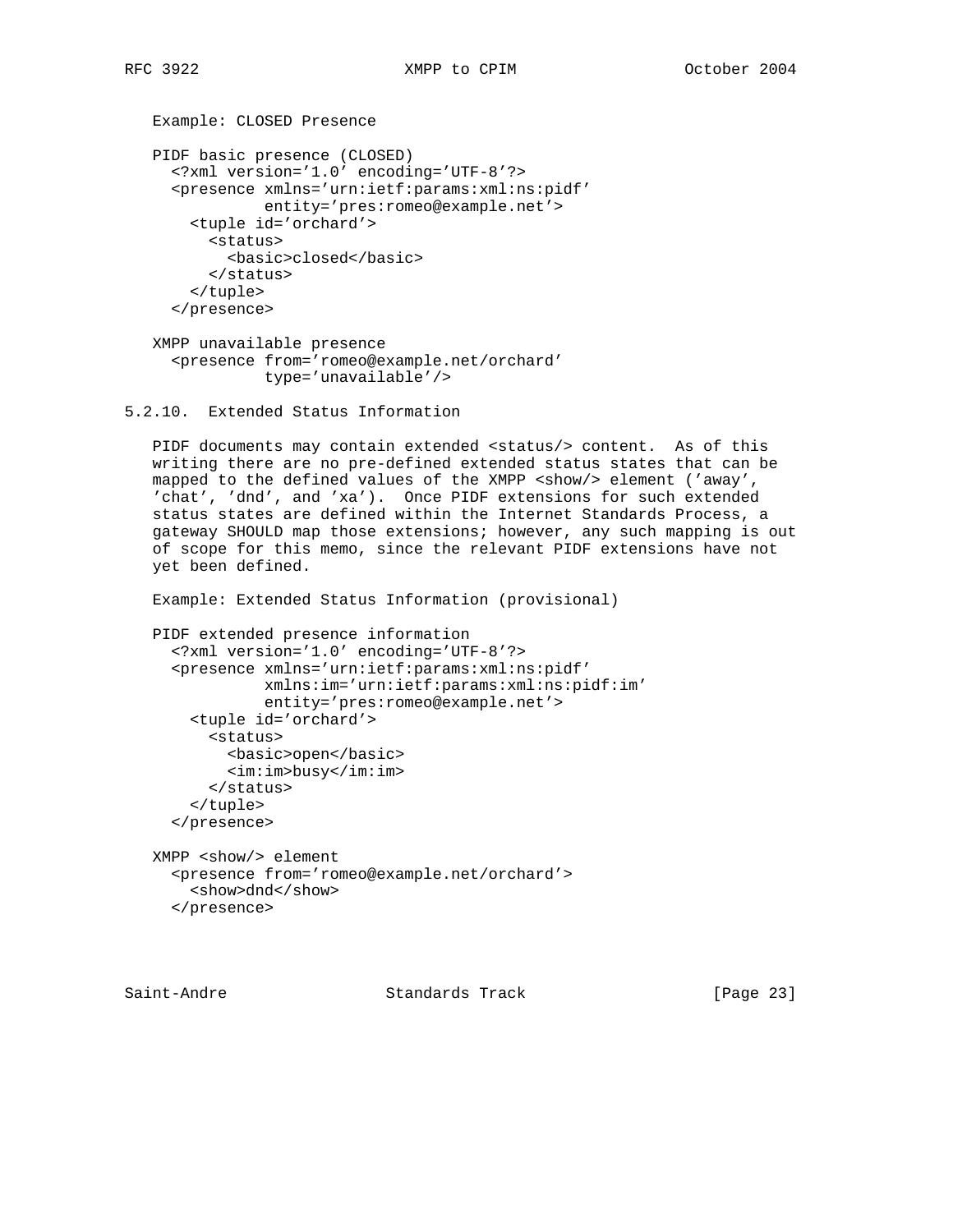5.2.11. Note Element

 A PIDF <tuple/> element may contain a <note/> child that provides a user-defined, natural-language description of the sender's detailed availability state. The PIDF <note/> element maps to the XMPP <status/> element.

Example: Note Element

```
 PIDF <note/> element
  <?xml version='1.0' encoding='UTF-8'?>
  <presence xmlns='urn:ietf:params:xml:ns:pidf'
            xmlns:im='urn:ietf:params:xml:ns:pidf:im'
            entity='pres:romeo@example.net'>
    <tuple id='orchard'>
      <status>
        <basic>open</basic>
        <im:im>busy</im:im>
      </status>
      <note>Wooing Juliet</note>
    </tuple>
  </presence>
```

```
 XMPP <status/> element
  <presence from='romeo@example.net/orchard'>
    <show>dnd</show>
    <status>Wooing Juliet</status>
  </presence>
```
 A PIDF document with zero tuples MAY contain one or more <note/> elements as direct children of the PIDF <presence/> element. There is no mapping of such a PIDF document to an XMPP presence stanza; an entity on the non-XMPP side of an XMPP-CPIM gateway SHOULD NOT send such a PIDF document to an XMPP recipient if possible, and an XMPP-CPIM gateway MUST NOT map such a PIDF document to an XMPP presence stanza (see Zero Resources (Section 6.3.2)).

5.2.12. Contact Element

 A PIDF document may contain a <contact/> element specifying the URI of an address at which the principal can be contacted (e.g., an im:, tel:, or mailto: URI). The core XMPP specification does not include syntax for specifying the URI of a contact address, since the contact address is implicit in the 'from' attribute of the XMPP presence stanza. Therefore, if an XMPP-CPIM gateway receives a "Message/CPIM" object with encapsulated PIDF object that contains a <contact/>

Saint-Andre Standards Track [Page 24]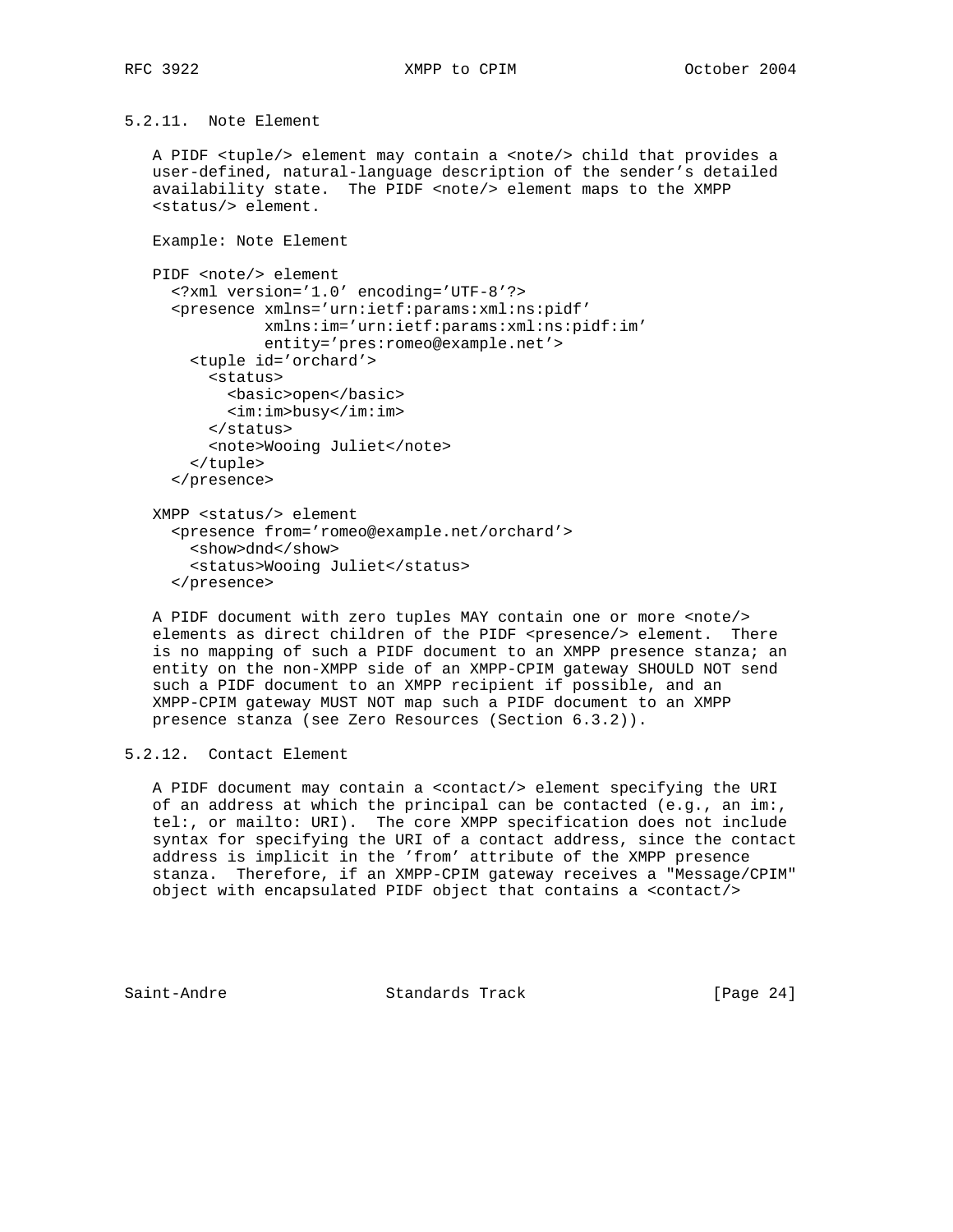element, it SHOULD NOT pass the XML character data of the <contact/> element on to the XMPP recipient. (However, see Inclusion of Complete PIDF Document (Section 5.2.15) below.) Example: PIDF Contact Element PIDF <contact/> element <?xml version='1.0' encoding='UTF-8'?> <presence xmlns='urn:ietf:params:xml:ns:pidf' entity='pres:romeo@example.net'> <tuple id='orchard'> ... <contact>im:romeo@example.net</contact> </tuple> </presence> XMPP presence stanza

<presence from='romeo@example.net/orchard'/>

#### 5.2.13. Presence Priority

 The <contact/> child of the PIDF <tuple/> element MAY possess a 'priority' attribute whose value is a decimal number between zero and one (with a maximum of three decimal places). The value of this attribute MAY be mapped to the <priority/> child element of an XMPP presence stanza. An XMPP-CPIM gateway MUST NOT map PIDF priority values to negative values of the XMPP <priority/> element. If an XMPP-CPIM gateway maps these values, it SHOULD treat PIDF priority='0' as XMPP <priority>0</priority> and PIDF priority='1' as <priority>127</priority>, mapping intermediate values appropriately so that they are unique (e.g., PIDF priorities between 0.001 and 0.007 to XMPP priority 1, PIDF priorities between 0.008 and 0.015 to XMPP priority 2, and so on up through mapping PIDF priorities between 0.992 and 0.999 to XMPP priority 126; note that this is an example only, and that the exact mapping shall be determined by the XMPP-CPIM gateway).

5.2.14. Timestamp Element

 The core XMPP specification does not include syntax for specifying the datetime or timestamp at which a presence stanza was sent. Therefore, if an XMPP-CPIM gateway receives a "Message/CPIM" object with encapsulated PIDF object that contains a <timestamp/> element, it SHOULD NOT pass the XML character data of the <timestamp/> element on to the XMPP recipient.

Saint-Andre Standards Track [Page 25]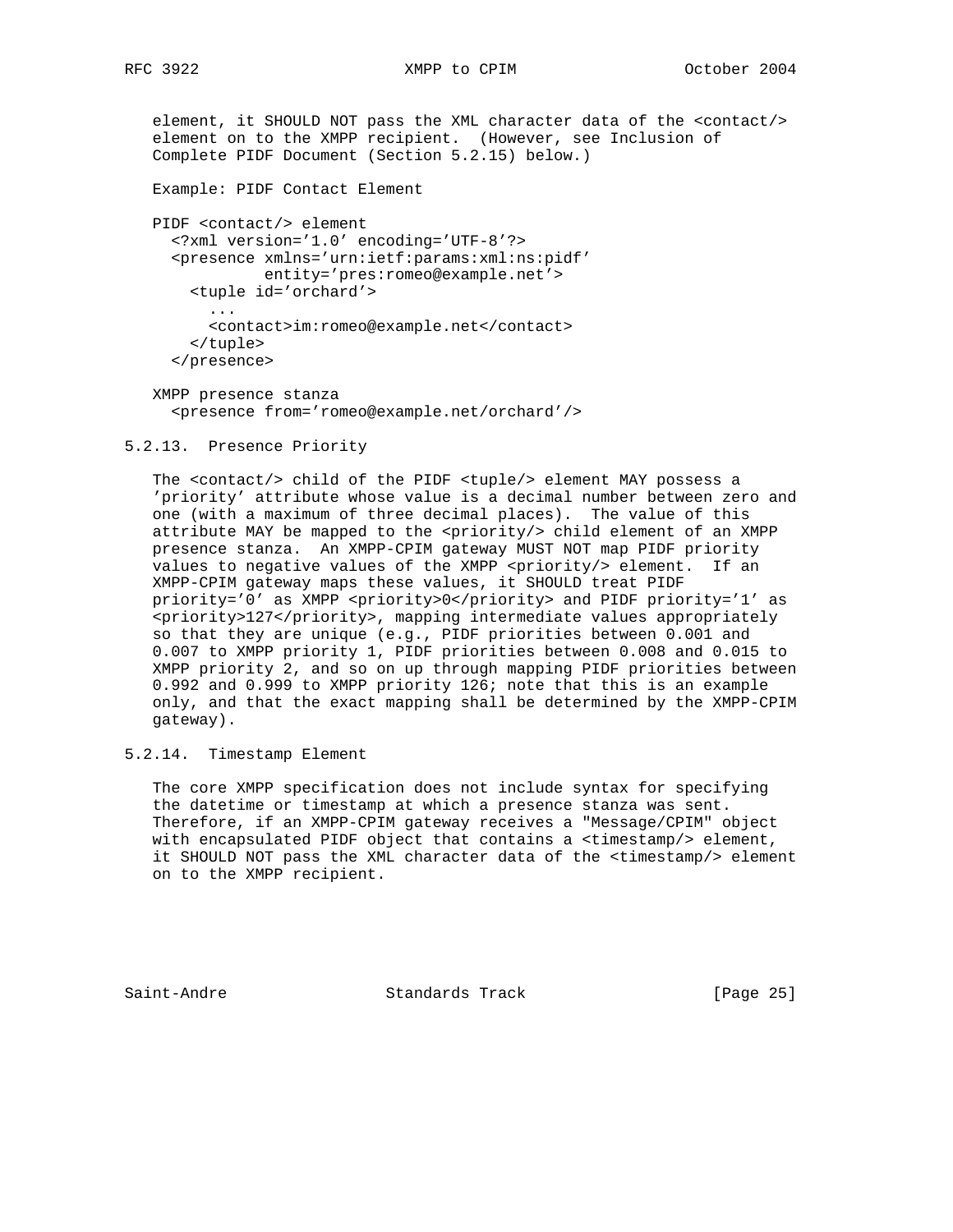## 5.2.15. Inclusion of Complete PIDF Document

 Certain PIDF elements do not map to XMPP presence stanza syntax (e.g., the XML character data of the <contact/> element). However, an XMPP client may be able to handle such information by parsing a native PIDF document. To make this possible, an XMPP-CPIM gateway MAY include the complete PIDF document as a child element of the presence stanza, as described in [XMPP-PIDF]. If an XMPP client does not understand this extended data, it naturally MUST ignore it.

6. XMPP-CPIM Gateway as Presence Service

 [CPP] defines semantics for an abstract presence service. An XMPP-CPIM gateway MAY function as such a presence service, and if so an XMPP entity can use defined XMPP syntax to interact with the gateway's presence service. Because [PIDF] does not specify syntax for semantic operations such as subscribe, this section defines only the XMPP interactions with the presence service offered by an XMPP-CPIM gateway, not the translation of such XMPP syntax into PIDF. (Note: Detailed information about XMPP presence services can be found in [XMPP-IM]; as much as possible, an XMPP-CPIM gateway SHOULD implement the syntax, semantics, and server business rules defined therein.)

6.1. Requesting a Subscription

 If an XMPP entity wants to subscribe to the presence information of a non-XMPP presentity through an XMPP-CPIM gateway, it MUST send a presence stanza of type "subscribe" to the target presentity. The syntax mapping is as follows:

- o The XMPP 'from' attribute (user@host) MUST be mapped to the CPP "watcher parameter" field (pres:user@host). The XMPP-CPIM gateway MUST append the "pres:" Presence URI scheme to the front of the address.
- o The XMPP 'to' attribute (user@host) MUST be mapped to the CPP "target parameter" field (pres:user@host). The XMPP-CPIM gateway MUST append the "pres:" Presence URI scheme to the front of the address.
- o There is no XMPP mapping for the CPP "duration parameter", since XMPP subscriptions are active until they have been explicitly "unsubscribed".
- o The XMPP 'id' attribute SHOULD be mapped to the CPP "TransID" field.

Saint-Andre Standards Track [Page 26]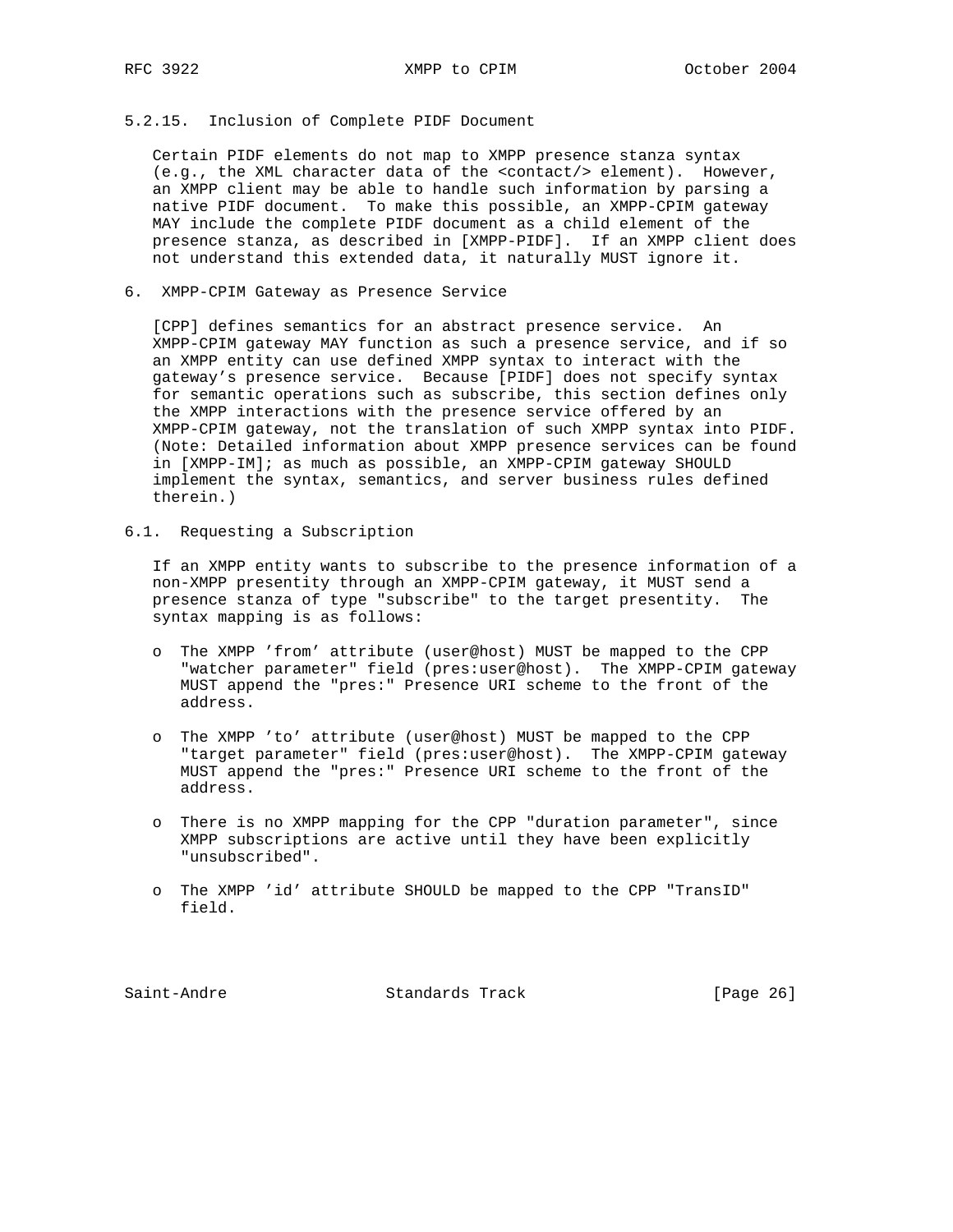If the target presentity approves the subscription request (through whatever protocol it uses to interact with the gateway), the XMPP-CPIM gateway MUST return a presence stanza of type "subscribed" to the XMPP entity and notify the XMPP entity of the target's current available presence. Thereafter, until the subscription is cancelled, the gateway MUST notify the subscribing XMPP entity every time the target's presence information changes.

 If the target presentity denies the subscription request, the XMPP-CPIM gateway MUST return a presence stanza of type "unsubscribed" to the XMPP entity and MUST NOT invoke the notify operation.

 In addition to the approval and denial cases, one of the following exceptions may occur:

- o The target parameter (XMPP "to" address) does not refer to a valid presentity; if this exception occurs, the XMPP-CPIM gateway MUST return an <item-not-found/> stanza error to the XMPP entity.
- o Access control rules do not permit the entity to subscribe to the target; if this exception occurs, the XMPP-CPIM gateway MUST return a <forbidden/> stanza error to the XMPP entity.
- o There exists a pre-existing subscription or in-progress subscribe operation between the XMPP entity and the target presentity; if this exception occurs, the XMPP-CPIM gateway SHOULD return a <conflict/> stanza error to the XMPP entity.

 XMPP services assume that a subscription is active until it is explicitly terminated. However, non-XMPP services may implement subscriptions of limited duration, which must be periodically refreshed in order to mimic the permanence of XMPP subscriptions. Therefore, an XMPP-to-CPIM gateway may need to send such refreshes to the non-XMPP entity on behalf of the XMPP entity to that the subscription does not expire. Whether such refreshes are necessary depends on the native protocol implemented by the CPIM-aware non-XMPP service to which the gateway is translating.

6.2. Receiving a Subscription Request

 If a non-XMPP presentity wants to subscribe to the presence information of an XMPP entity through an XMPP-CPIM gateway, it MUST use whatever protocol it uses to interact with the gateway in order to request the subscription; subject to local access rules, the gateway MUST then send a presence stanza of type "subscribe" to the XMPP entity from the non-XMPP watcher. The syntax mapping is as follows:

Saint-Andre Standards Track [Page 27]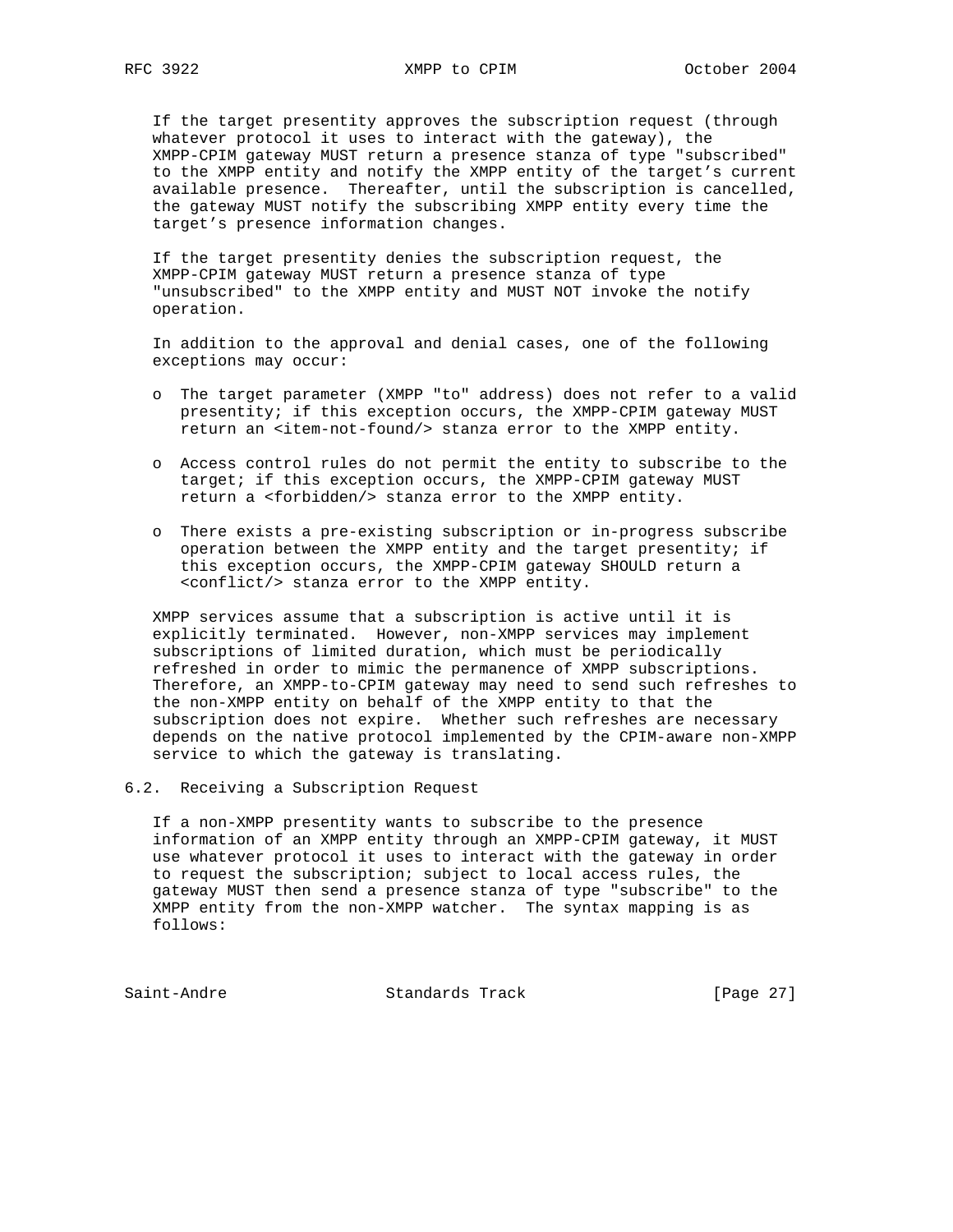- o The CPP "watcher parameter" field (pres:user@host) MUST be mapped to the XMPP 'from' attribute (user@host). The XMPP-CPIM gateway MUST remove the "pres:" Presence URI scheme from the front of the address.
- o The CPP "target parameter" field (pres:user@host) MUST be mapped to the XMPP 'to' attribute (user@host). The XMPP-CPIM gateway MUST remove the "pres:" Presence URI scheme from the front of the address.
- o There is no XMPP mapping for the CPP "duration parameter", since XMPP subscriptions are active until they have been explicitly "unsubscribed".
- o The CPP "TransID" field SHOULD be mapped to the XMPP 'id' attribute.

 If the target XMPP entity approves the subscription request, it MUST send a presence stanza of type "subscribed" to the watcher presentity. The XMPP-CPIM gateway MUST then notify the watcher presentity of the target XMPP entity's current available presence. Thereafter, until the subscription is cancelled, the gateway MUST notify the watcher presentity every time the target's presence information changes.

 If the target XMPP entity denies the subscription request, it MUST send a presence stanza of type "unsubscribed" to the watcher presentity. The XMPP-CPIM gateway MUST NOT invoke the notify operation.

 In addition to the approval and denial cases, one of the following exceptions MAY occur:

- o The target parameter (XMPP "to" address) does not refer to a valid XMPP entity
- o Access control rules do not permit the watcher presentity to subscribe to the target XMPP entity
- o There exists a pre-existing subscription or in-progress subscribe operation between the watcher presentity and the target XMPP entity

 If any of these exceptions occurs, the XMPP-CPIM gateway MUST inform the watcher presentity of failure.

Saint-Andre Standards Track [Page 28]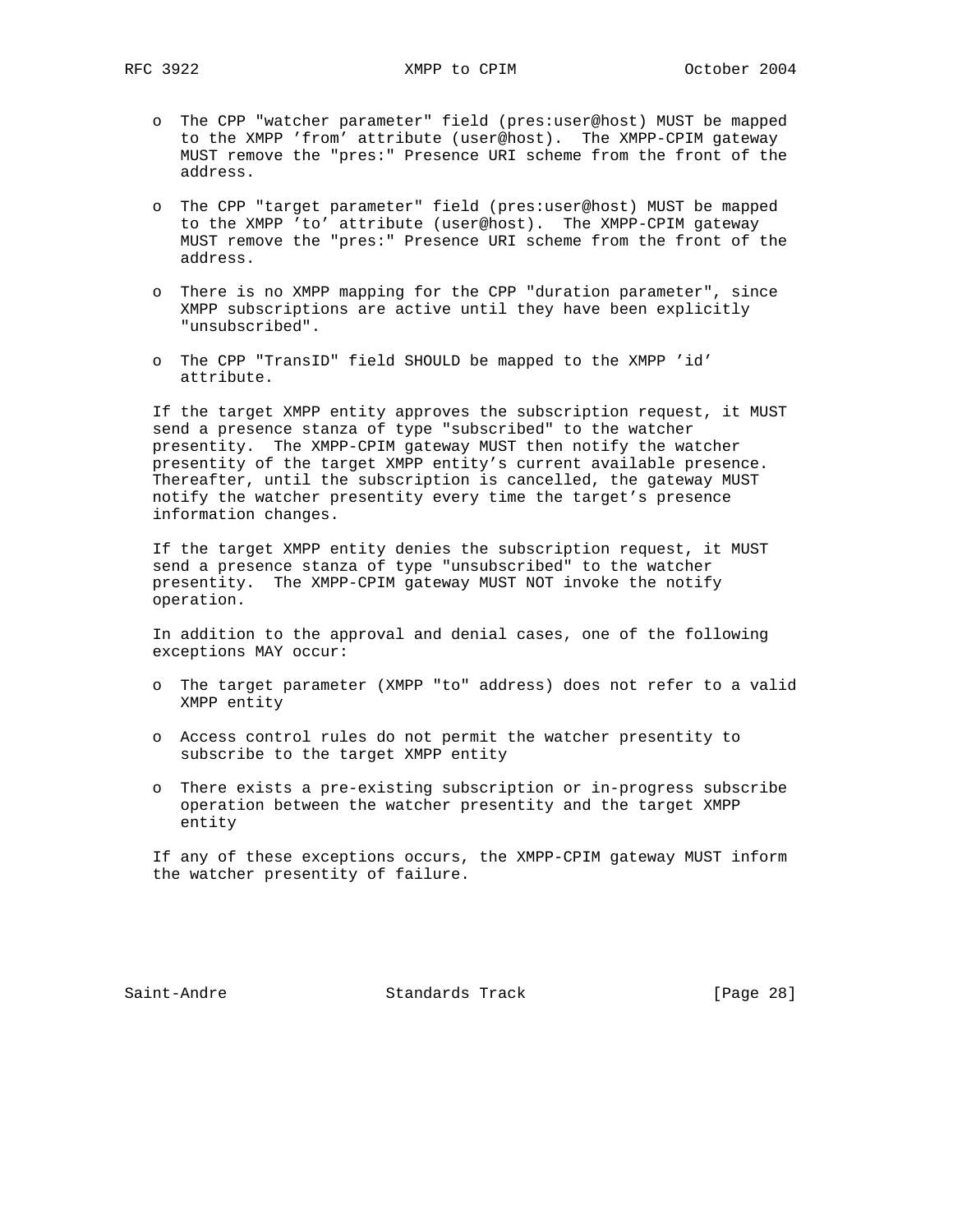XMPP services assume that a subscription is active until it is explicitly terminated. With the exception of handling duration parameters whose value is zero, handling duration parameters will be highly dependent on the implementation and requirements of the XMPP-CPIM gateway. Since there are no explicit requirements for supporting a "duration parameter" specified in either [IMP-MODEL] or [IMP-REQS], duration parameter mapping is a local issue that falls outside the scope of this memo. However, an XMPP-CPIM gateway MAY keep track of the duration parameter if received from an entity on the non-XMPP service and delete the subscription after that duration parameter expires.

## 6.3. The Notify Operation

 An XMPP-CPIM gateway invokes the CPP "notify operation" whenever the presence information associated with an XMPP entity or CPP presentity changes and there are subscribers to that information on the other side of the gateway. The syntax mapping for presence information related to a notify operation is defined under Mapping for Presence (Section 5).

## 6.3.1. Multiple Resources

 Semantically, PIDF contains the notion of multiple presence "tuples". Normally, a PIDF document will contain at least one tuple but MAY contain more than one tuple (or zero tuples, for which see next section). In the terminology of XMPP, each tuple would map to presence information for a separate resource. However, XMPP does not include the ability to send presence information about more than one resource at a time, since the resource that generates the presence information is contained in the 'from' address of a presence stanza. Therefore, an XMPP-CPIM gateway that acts as a presence service SHOULD split a PIDF document that contains multiple tuples into multiple XMPP presence stanzas, and SHOULD generate only one PIDF document (with multiple tuples) if an XMPP user currently has multiple connected resources.

 In the interest of not multiplying XMPP stanzas beyond necessity, an XMPP-CPIM gateway SHOULD generate an XMPP presence stanza only if the presence information contained in a PIDF tuple communicates a change in the availability status of the device or application associated with that tuple ID.

 In the interest of complying with the PIDF recommendation to provide information about multiple "resources" in multiple tuples rather than in multiple PIDF documents, an XMPP-CPIM gateway SHOULD include

Saint-Andre Standards Track [Page 29]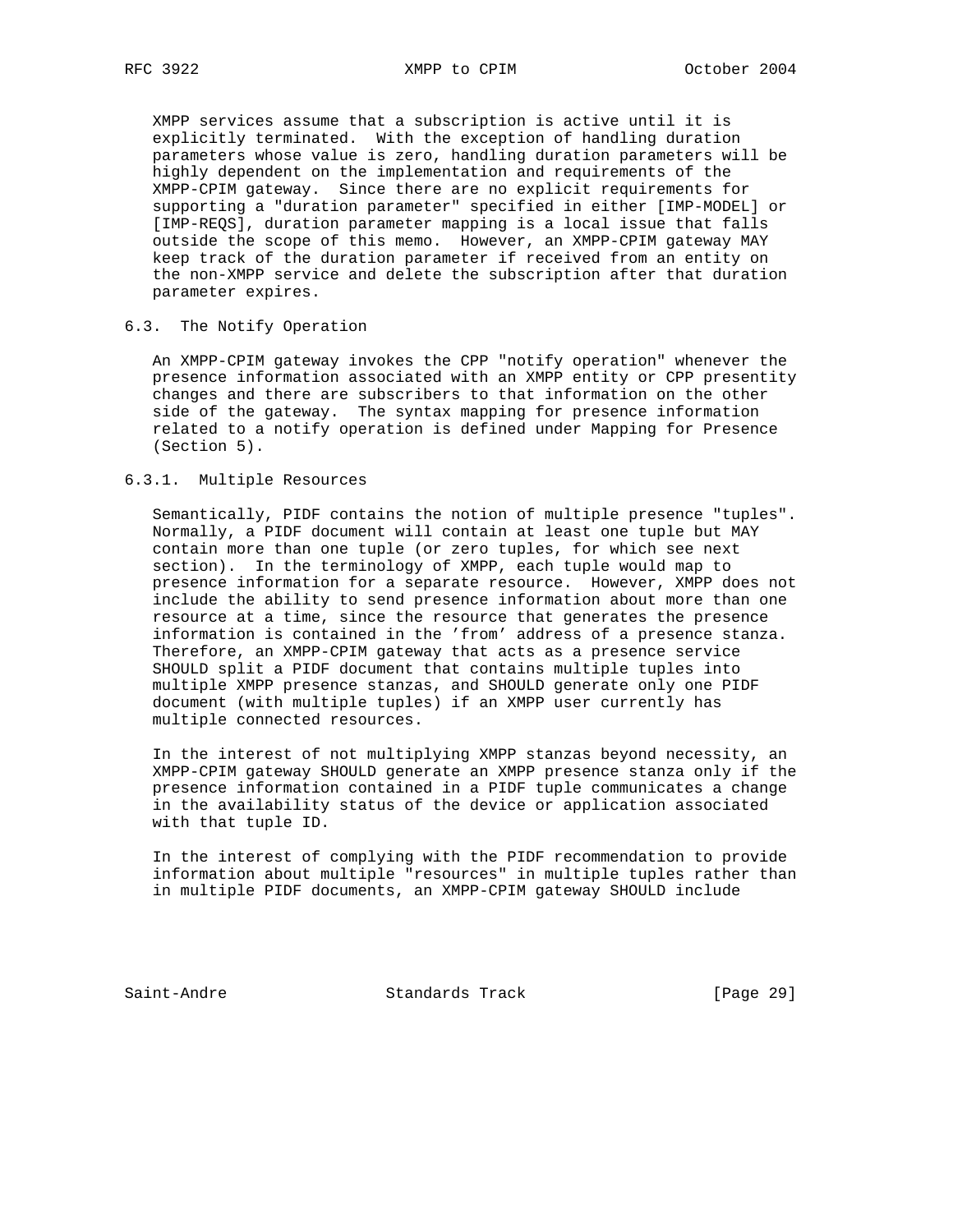information about all of an XMPP user's resources in one PIDF document (with one tuple for each resource), even if the availability status of only one resource has changed.

6.3.2. Zero Resources

A PIDF document may contain zero tuples. For example:

PIDF Document with Zero Tuples

 <presence entity='pres:juliet@example.com' xmlns='urn:ietf:params:xml:ns:pidf'/>

Because (1) the 'entity' attribute of a PIDF <presence/> element maps to the <user@host> portion of an XMPP address and (2) the 'id' attribute of a PIDF <tuple/> element maps to the resource identifier portion of an XMPP address, a PIDF document that contains zero tuples would provide presence information about a <user@host> rather than a <user@host/resource> when mapped to XMPP. Although the notion of presence notifications about a mere user rather than one of the user's resources is nearly meaningless in the XMPP context, an XMPP-CPIM gateway SHOULD map a PIDF document with zero tuples to an XMPP presence stanza whose 'from' address is the user@host of the non-XMPP entity. However, an XMPP-CPIM gateway MUST NOT generate a PIDF document with zero <tuple/> children when receiving a presence stanza from an XMPP entity (i.e., all PIDF documents communicated by the gateway to a non-XMPP service MUST contain at least one <tuple/> element).

## 6.4. Unsubscribing

 If an XMPP entity wants to unsubscribe from the presence of a non-XMPP presentity through an XMPP-CPIM gateway, it MUST send a presence stanza of type "unsubscribe" to the target presentity. The syntax mapping is as follows:

- o The XMPP 'from' attribute (user@host) MUST be mapped to the CPP "watcher parameter" field (pres:user@host). The XMPP-CPIM gateway MUST append the "pres:" Presence URI scheme to the front of the address.
- o The XMPP 'to' attribute (user@host) MUST be mapped to the CPP "target parameter" field (pres:user@host). The XMPP-CPIM gateway MUST append the "pres:" Presence URI scheme to the front of the address.
- o The CPP "duration parameter" MUST be set to zero.

Saint-Andre Standards Track [Page 30]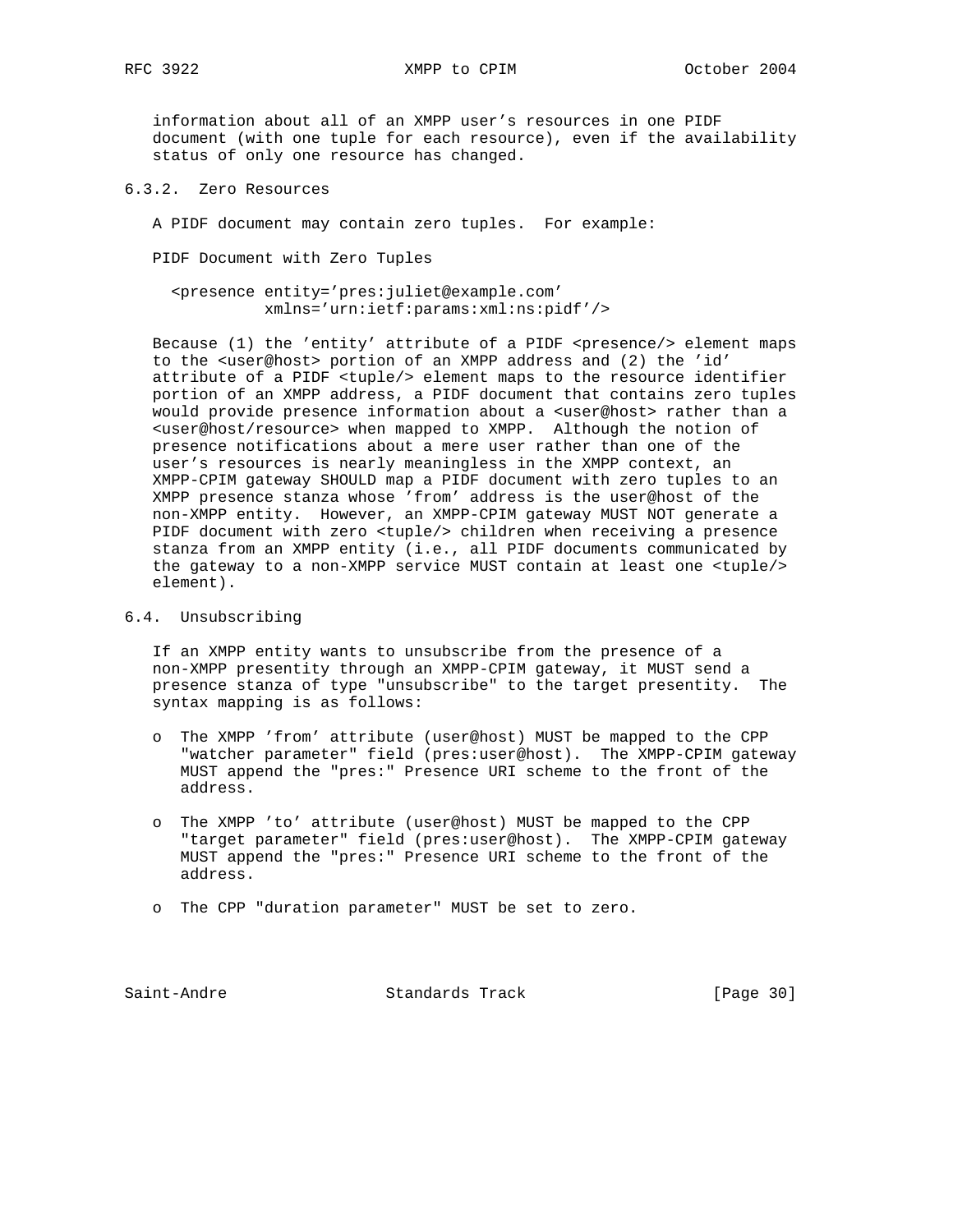o The XMPP 'id' attribute SHOULD be mapped to the CPP "TransID" field.

 If the target parameter (XMPP "to" address) does not refer to a valid presentity, the XMPP-CPIM gateway MUST return an <item-not-found/> stanza error to the XMPP entity.

 Upon receiving the presence stanza of type "unsubscribe" from the XMPP entity, the XMPP-CPIM gateway MUST NOT send further presence notifications to the XMPP entity.

6.5. Cancelling a Subscription

 If an XMPP entity wants to cancel a non-XMPP presentity's subscription to the entity's presence through an XMPP-CPIM gateway, it MUST send a presence stanza of type "unsubscribed" to the target presentity. The syntax mapping is as follows:

- o The XMPP 'from' attribute (user@host) MUST be mapped to the CPP "watcher parameter" field (pres:user@host). The XMPP-CPIM gateway MUST add the "pres:" Presence URI scheme to the front of the address.
- o The XMPP 'to' attribute (user@host) MUST be mapped to the CPP "target parameter" field (pres:user@host). The XMPP-CPIM gateway MUST add the "pres:" Presence URI scheme to the front of the address.
- o The CPP "duration parameter" MUST be set to zero.
- o The XMPP 'id' attribute SHOULD be mapped to the CPP "TransID" field.

 Upon receiving the presence stanza of type "unsubscribed" from the XMPP entity, the XMPP-CPIM gateway MUST NOT send further presence notifications to the watcher presentity.

7. Security Considerations

 Detailed security considerations for instant messaging and presence protocols are given in [IMP-REQS], specifically in Sections 5.1 through 5.4.

 This document specifies methods for exchanging instant messages and presence information through a gateway that implements [CPIM] and [CPP]. Such a gateway MUST be compliant with the minimum security requirements of the instant messaging and presence protocols with which it interfaces. The introduction of gateways to the security model of instant messaging and presence in RFC 2779 also introduces

Saint-Andre Standards Track [Page 31]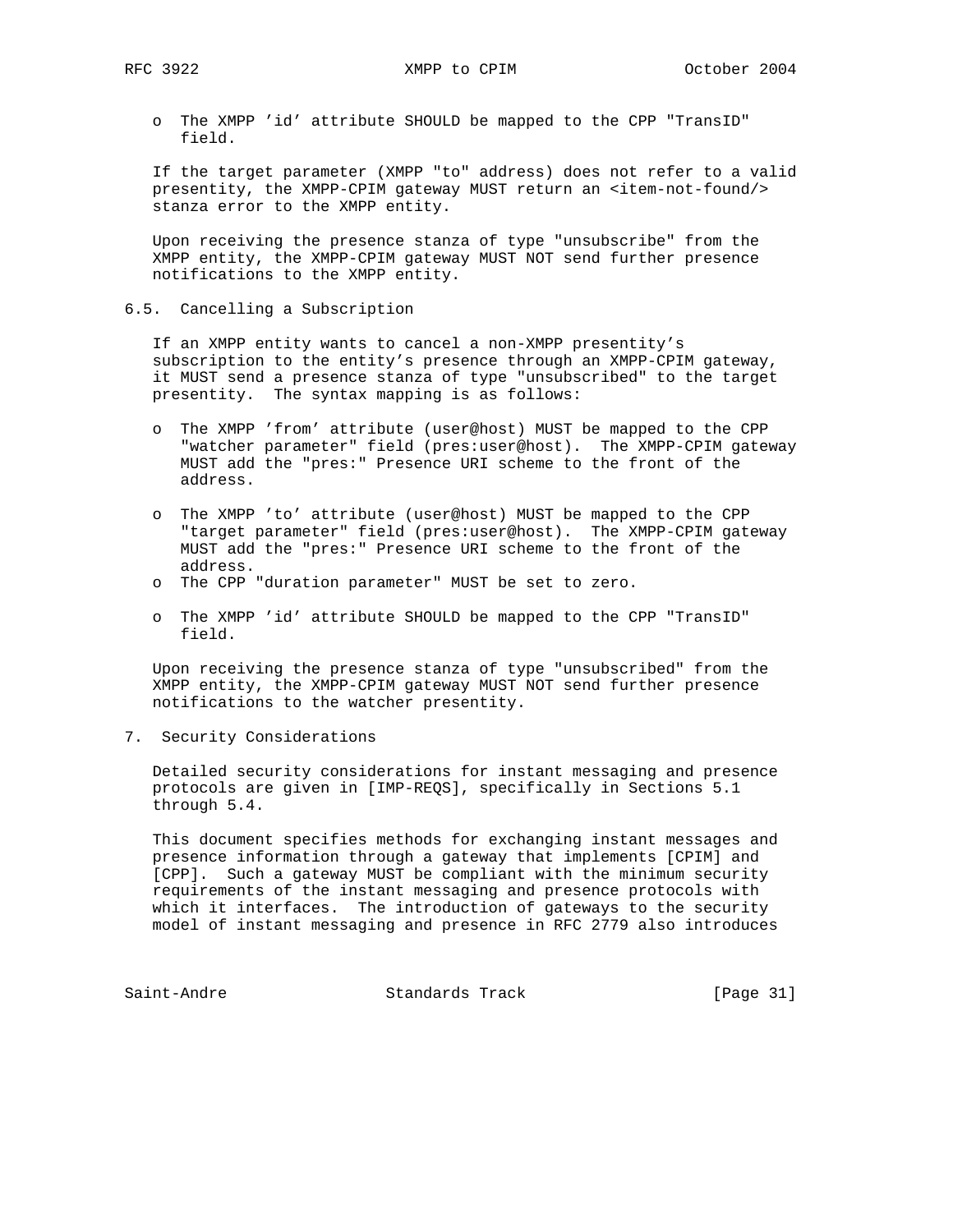some new risks. In particular, end-to-end security properties (especially confidentiality and integrity) between instant messaging and presence user agents that interface through an XMPP-CPIM gateway can be provided only if common formats are supported; these formats are specified fully in [XMPP-E2E].

- 8. References
- 8.1. Normative References
	- [CPIM] Peterson, J., "Common Profile for Instant Messaging (CPIM)", RFC 3860, August 2004.
	- [CPP] Peterson, J., "Common Profile for Presence (CPP)", RFC 3859, August 2004.
	- [IMP-MODEL] Day, M., Rosenberg, J., and H. Sugano, "A Model for Presence and Instant Messaging", RFC 2778, February 2000.
	- [IMP-REQS] Day, M., Aggarwal, S., Mohr, G., and J. Vincent, "Instant Messaging / Presence Protocol Requirements", RFC 2779, February 2000.
	- [MIME] Freed, N. and N. Borenstein, "Multipurpose Internet Mail Extensions (MIME) Part One: Format of Internet Message Bodies", RFC 2045, November 1996.
	- [MSGFMT] Klyne, G. and D. Atkins, "Common Presence and Instant Messaging (CPIM): Message Format", RFC 3862, August 2004.
	- [PIDF] Sugano, H., Fujimoto, S., Klyne, G., Bateman, A., Carr, W., and J. Peterson, "Presence Information Data Format (PIDF)", RFC 3863, August 2004.
	- [STRINGPREP] Hoffman, P. and M. Blanchet, "Preparation of Internationalized Strings (stringprep)", RFC 3454, December 2002.
	- [TERMS] Bradner, S., "Key words for use in RFCs to Indicate Requirement Levels", BCP 14, RFC 2119, March 1997.
	- [URL-GUIDE] Masinter, L., Alvestrand, H., Zigmond, D., and R. Petke, "Guidelines for new URL Schemes", RFC 2718, November 1999.

Saint-Andre Standards Track [Page 32]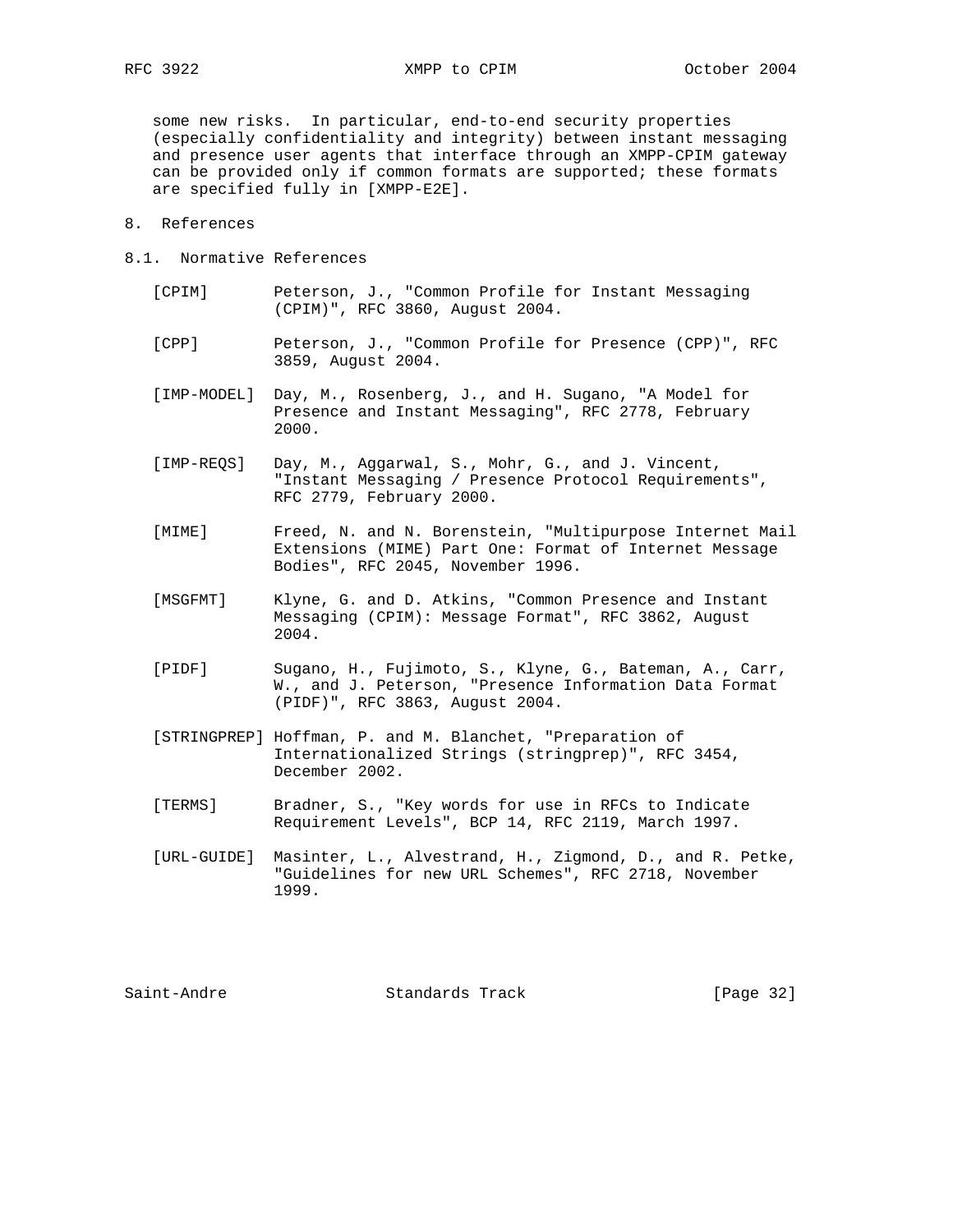- [US-ASCII] Cerf, V., "ASCII format for network interchange", RFC 20, October 1969.
- [UTF-8] Yergeau, F., "UTF-8, a transformation format of ISO 10646", STD 63, RFC 3629, November 2003.
- [XMPP-CORE] Saint-Andre, P., Ed., "Extensible Messaging and Presence Protocol (XMPP): Core", RFC 3920, October 2004.
- [XMPP-E2E] Saint-Andre, P., Ed., "End-to-End Signing and Object Encryption in the Extensible Messaging and Presence Protocol (XMPP)", RFC 3923, October 2004.
- [XMPP-IM] Saint-Andre (ed.), P., "Extensible Messaging and Presence Protocol (XMPP): Instant Messaging and Presence", RFC 3921, October 2004.
- 8.2. Informative References
	- [RFC2822] Resnick, P., Ed., "Internet Message Format", RFC 2822, April 2001.
	- [MIMETYPES] Freed, N. and N. Borenstein, "Multipurpose Internet Mail Extensions (MIME) Part Two: Media Types", RFC 2046, November 1996.
	- [XMPP-PIDF] Saint-Andre, P., "Transporting Presence Information Data/Format (PIDF) over the Extensible Messaging and Presence Protocol (XMPP)", Work in Progress, February 2004.

Author's Address

 Peter Saint-Andre Jabber Software Foundation

EMail: stpeter@jabber.org

Saint-Andre Standards Track [Page 33]